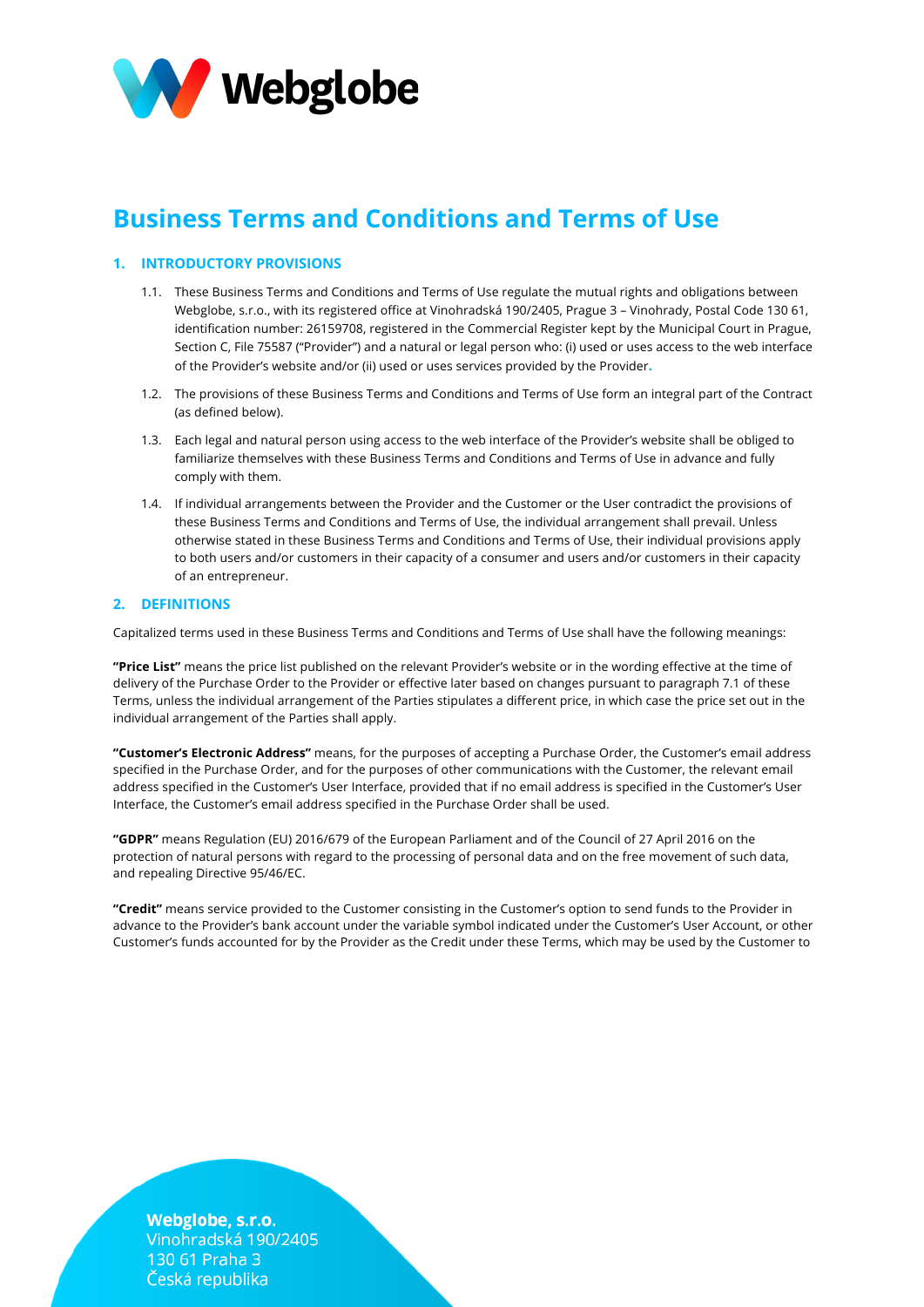

pay for the ordered Services for a period of eighteen (18) months from the date of crediting the payment. Any payment made by the Customer under the Credit or accounted for as the Credit under these Terms shall be, with exceptions, nonrefundable.

**"Civil Code"** means Act No. 89/2012 Sb., the Civil Code, as amended.

**"Customer"** is a natural or legal person with whom the Provider concludes the Contract.

**"Purchase Order"** has the meaning set out in paragraph 4.6 of these Terms.

**"Terms" or "Business Terms and Conditions and Terms of Use"** means the Business Terms and Conditions and Terms of Use contained herein.

**"Entrepreneur"** has the meaning set out in paragraph 3.1 of these Terms.

**"Provider"** has the meaning set out in the introductory part of the Terms.

**"Product Terms"** means the business terms and conditions relating to specific services offered by the Provider, which are contained in the Contractual Documents or are accessible on the Provider's website.

**"Subscription Period"** means the period for which the price for the Services provided is payable under these Terms and/or the Product Terms.

**"Services"** means the Provider's services (in particular domain registration, web hosting, mail hosting, virtual servers, physical servers and related services) provided on the basis of the Purchase Order in accordance with the Contractual Documents.

**"Contract"** means, for the purposes of these Terms, a contract concluded between the Provider and the Customer which is concerned with the provision of the Services.

**"Contractual Documents"** has the meaning set out in paragraph 4.2 of these Terms.

**"Parties"** means the Customer and the Provider, provided that they have entered into the Contract.

**"Consumer"** has the meaning set out in paragraph 3.1 of these Terms.

**"User"** is any person who accesses the Provider's website, even without the intention of concluding the Contract.

**"User Interface"** means the user interface that will be displayed to the respective Customer on the Provider's website after entering the login data to their User Account.

**"User Account"** has the meaning set out in paragraph 5.1 of these Terms.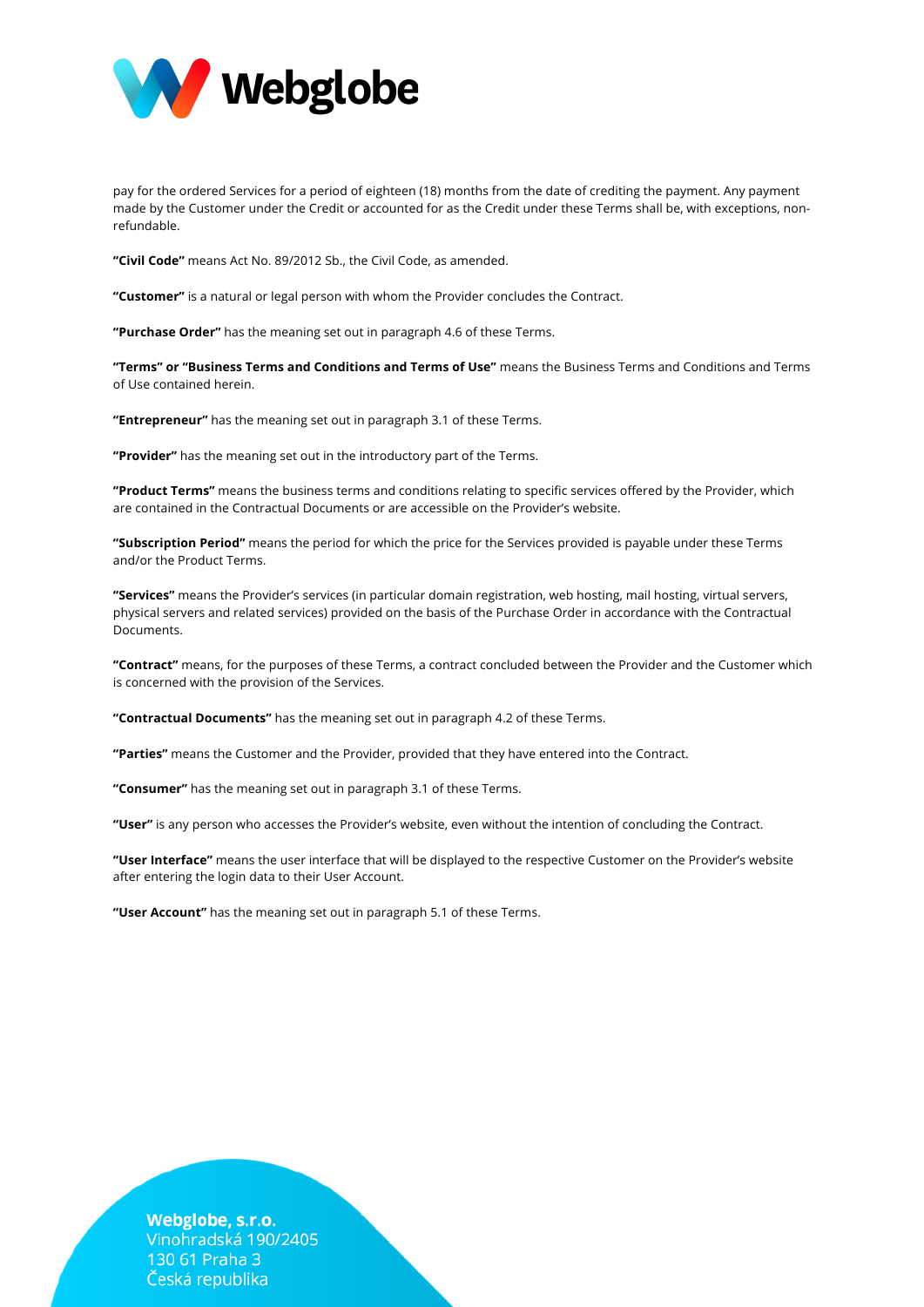

**"Provider's Website"** means the webglobe.cz website and any other website at any other address operated by the Provider; the current list of websites operated by the Provider as the operator is contained on the webglobe.cz website under the heading "Our Brands".

**"Data Protection Policy"** means the Data Protection Policy attached as annex to these Terms.

# **3. SCOPE OF APPLICATION OF THE TERMS**

- 3.1. These Terms shall apply to the legal relationships between the Provider and:
	- 3.1.1. a natural person who, outside the scope of his/her business activity or outside the scope of his/her independent performance of his/her profession, enters into a contract or otherwise deals with the Provider (hereinafter the "Consumer"), where consumer is defined in Section 419 of the Civil Code – the rights and obligations between the Provider and the Consumer shall be further governed by these Terms and in particular by the Civil Code and Act No. 634/1992 Sb., on consumer protection, as amended,
	- 3.1.2. a natural or legal person who becomes a Customer or User as an entrepreneur, and/or a state, selfgoverning territorial unit and/or other public administration executive, or its organizational unit (hereinafter the "Entrepreneur"), where entrepreneur is defined in Section 420 et seq. of the Civil Code – the rights and obligations between the Provider and the Entrepreneur shall be governed by these Business Terms and Conditions and in particular by the Civil Code.
- 3.2. If the Customer fills in the Purchase Order or when creating a User Account, his/her Id. No. or Tax Id. No., he/she expresses his/her will to enter into a contractual relationship with the Provider as an Entrepreneur.
- 3.3. By using the Provider's Website, each Customer and User expresses his/her consent to these Terms, as well as all documents referred to in these Terms, in their entirety. This consent is effective at the time of the first access of the User and/or the Customer to the Provider's Website. Each User and/or Customer shall be obliged to read these Terms and other documents referred to therein before using the Provider's Website and/or Services and to comply with the obligations arising therefrom.

# **4. CONCLUSION OF THE CONTRACT**

- 4.1. The Parties (the Provider and the Customer) have agreed to regulate their rights and obligations arising from the conclusion of the Contract, including the rights and obligations arising from all acts of negotiation for the conclusion of the Contract, partly differently from the provisions of Section 1731 et seq. of the Civil Code in the manner provided for in these Terms.
- 4.2. Unless otherwise provided by a separate arrangement of the Parties, the following contractual documentation shall constitute the Contract:

4.2.1.the Provider's confirmation of acceptance of the Purchase Order

4.2.2. the Purchase Order

4.2.3. the Terms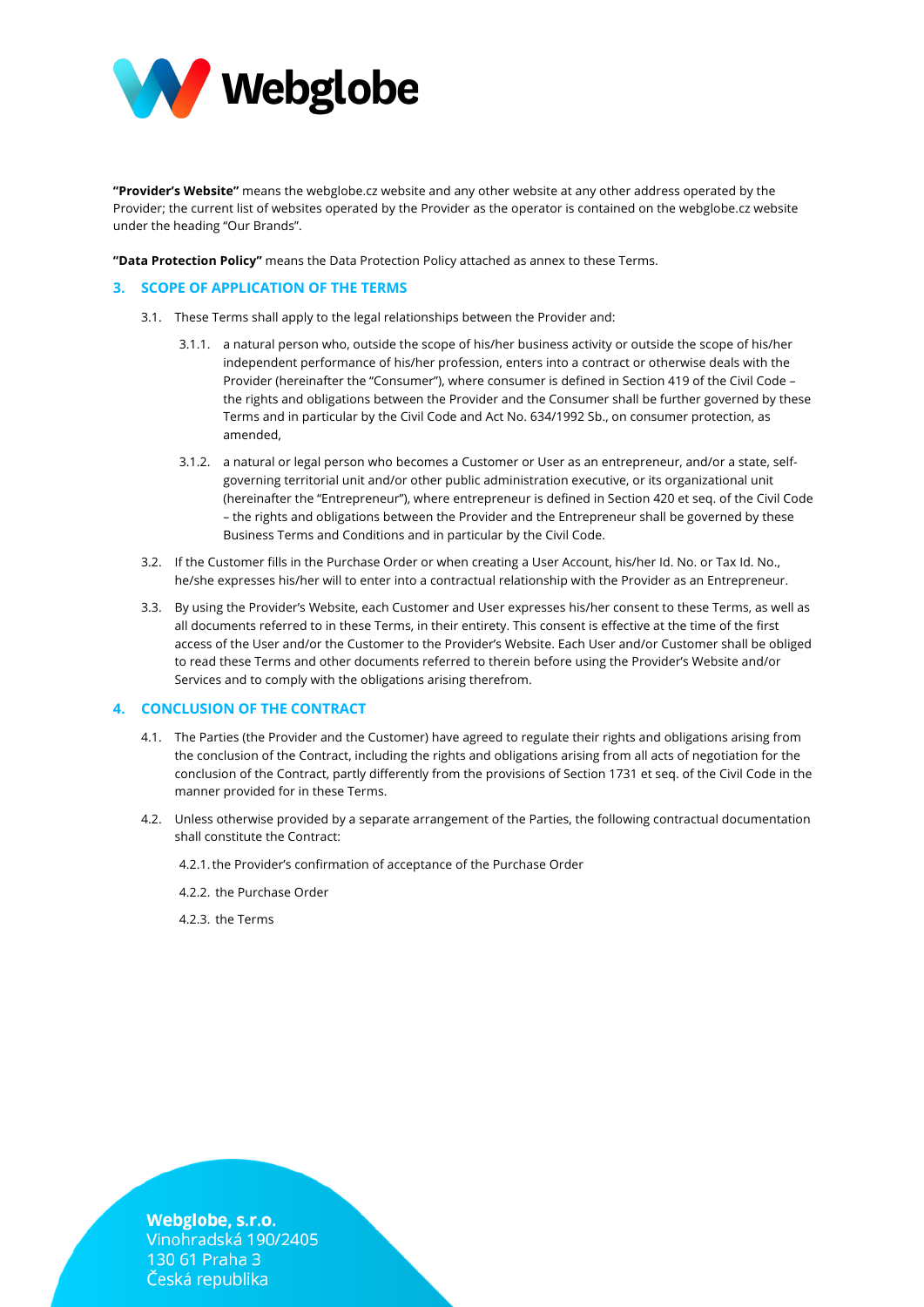

#### 4.2.4.the Price List

4.2.5.the Product Terms applicable to the Services that are the subject of the Purchase Order (if issued in relation to such Services)

("Contractual Documents")

In the event of any conflict between the documents listed above, the document that is higher in order in the list above shall always prevail.

- 4.3. The Contract between the Provider and the Customer is formed primarily by a combination of written and implied form, in particular upon sending of a binding Purchase Order by the Customer as a proposal for the conclusion of the Contract addressed to the Provider and subsequent acceptance by the Provider, made either in writing, in the form of a simple e-mail, implicitly or by other act that clearly shows the Provider's will to conclude the Contract (in particular by activating the ordered services). A Contract between the Provider and the Customer may also be formed implicitly or based on a written Contract, even using the means of remote communication allowing for the conclusion of a contract without physical presence of the Parties. A Contract between the Provider and the Customer shall come into existence and shall be effective on the date of delivery a notice of acceptance of the Purchase Order by the Provider or on the date of delivery of a notice of activation of the ordered Services by the Provider (to the Customer's Electronic Address or to the Customer's User Interface) or on the date of activation of the ordered Services (implicitly), i.e. on the date of commencement of provision of the ordered Services by the Provider.
- 4.4. Written notices shall be delivered to the Customer's Electronic Address and a simple e-mail is sufficient to comply with the written form.
- 4.5. The Customer agrees to the use of remote means of communication in concluding the Contract. Any costs incurred by the Customer when using remote means of communication in connection with the conclusion of the Contract as well as the delivery of the Service (costs of Internet connection, costs of telephone calls) shall be borne by the Customer.
- 4.6. To order the Services, the Customer shall fill in the order form (proposal for conclusion of the Contract), available on the Provider's Website (hereinafter also referred to as the "Purchase Order"). Depending on the nature of the services ordered, the order form shall contain in particular information on:
	- the Customer (identification, including contact details, or details required for issuing an invoice tax receipt), if such information is required for the provision of the selected Service,
	- the ordered scope of Services based on the specification in the Price List and in the relevant Product Terms (the Customer will "add" the ordered Service into the electronic shopping cart),
	- the method of payment of the price of the Service.
- 4.7. Before the Order is sent to the Provider, the Customer shall be allowed to check and change the data entered in the Purchase Order, also with regard to the Customer's option to detect and correct errors made when entering data into the Purchase Order. The Purchase Order shall become binding upon sending the order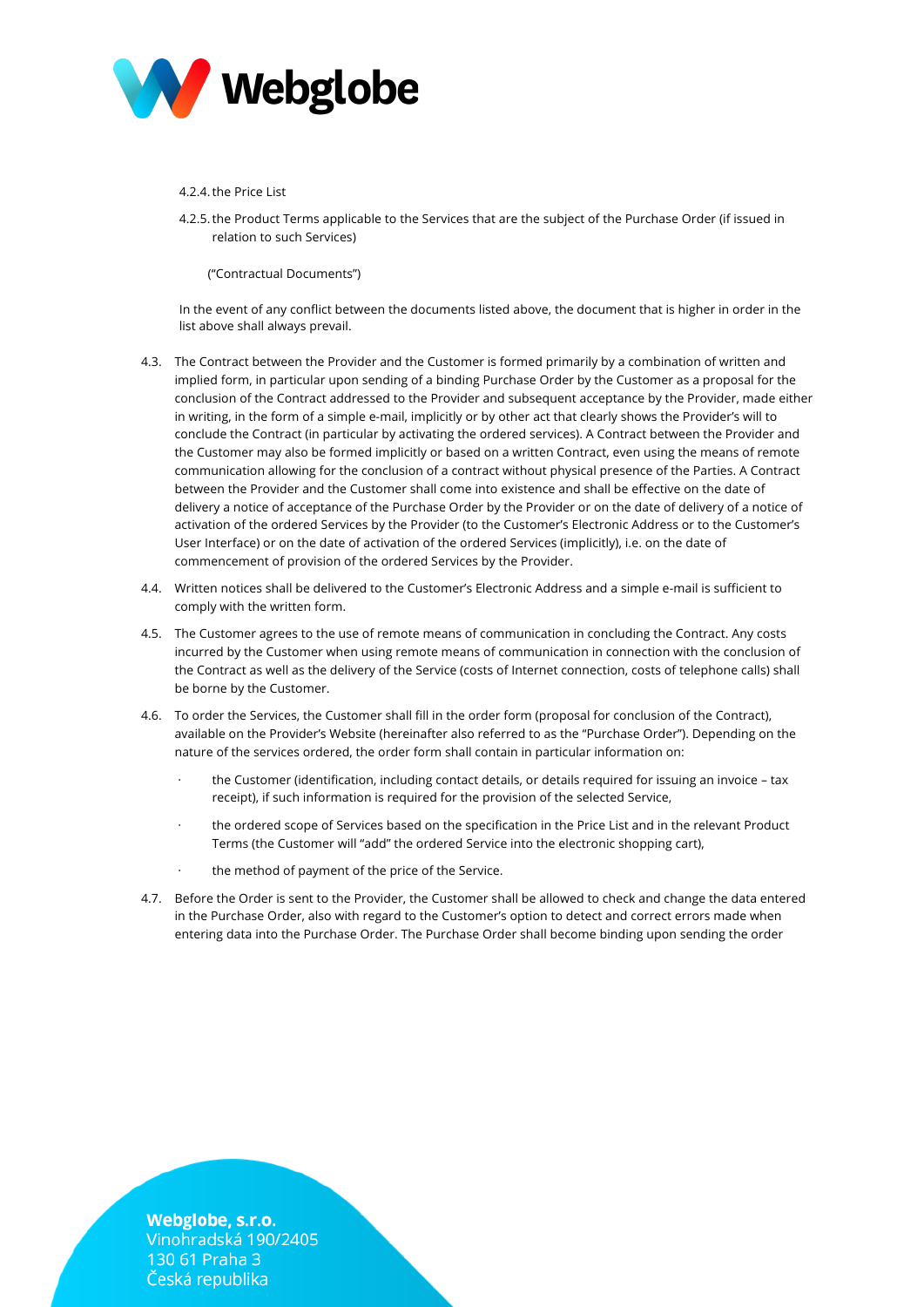

form to the Provider's system. The data provided in the Purchase Order are considered correct by the Provider. The sending of a Purchase Order to the Provider's System constitutes a binding proposal for conclusion of the Contract. The moment the ordered Service is displayed in the Customer's User Interface, the Purchase Order is accepted. The commencement of the provision of the Services by the Provider may also constitute confirmation of the Purchase Order by the Provider, depending on the nature of the selected Service.

- 4.8. By submitting a binding Purchase Order, the Customer declares and makes it indisputable that he/she has duly acquainted himself/herself and agrees with the current version of these Terms, the Price List (as published on the relevant Provider's Website from which the Purchase Order was placed), as well as other Contractual Documents available in the User Interface or on the Provider's Website from which the Purchase Order was placed.
- 4.9. Depending on the nature of the services ordered, the Provider shall always be entitled to request the Customer to confirm the Purchase Order subsequently (in writing, by e-mail or by telephone). The Provider shall be entitled to reject a Purchase Order without giving any reason and, if a Contract has been concluded prior to the rejection of the Purchase Order, to withdraw from the Contract, among others (cf. paragraph 8.5.1 of these Terms), also for the following reasons:
	- If the Customer refuses to confirm the Purchase Order in the required manner or if the nature of the Purchase Order suggests a suspicion of fraud, or
	- The Customer has provided incorrect, false, incomplete, or inaccurate identification or personal data and other data and refused to provide documents proving the correctness, truthfulness, completeness, or accuracy of the data at the Provider's request, or
	- The Customer fails to fulfil its obligations towards the Provider or third parties or can reasonably be expected not to fulfil such obligations, or
	- The Customer refused to deposit the required advances or security deposits into the Provider's account in violation of these Terms and the Price List.
- 4.10. The Provider shall notify the Customer (to the Customer's electronic address) of the rejection of a binding Purchase Order as a proposal for the conclusion of the Contract within 7 days of the delivery of the Purchase Order to the Provider. A simple e-mail is sufficient to comply with the written form. If the ordered Service does not appear in the Customer's User Interface within 7 days from the acceptance of a binding Purchase Order, the Purchase Order shall be deemed to have been rejected by the Provider. In such case, the Provider does not have to notify the rejection of a binding Purchase Order additionally by other means.
- 4.11. During the term of the Contract, the Parties shall be obliged to comply with the obligations arising from the legal regulations, the provisions of the Contract and the Contractual Documents, including these Terms, Product Terms and other terms and conditions if they are part of the Service ordered by the Customer.
- 4.12. For the purposes of this Contract, the Parties have agreed to exclude the application of Section 1740(3) of the Civil Code, Section 1751(2) of the Civil Code; neither Party shall be entitled to attach to the Purchase Order or the acceptance thereof its own business terms and conditions which, pursuant to paragraph 4.24.2 of the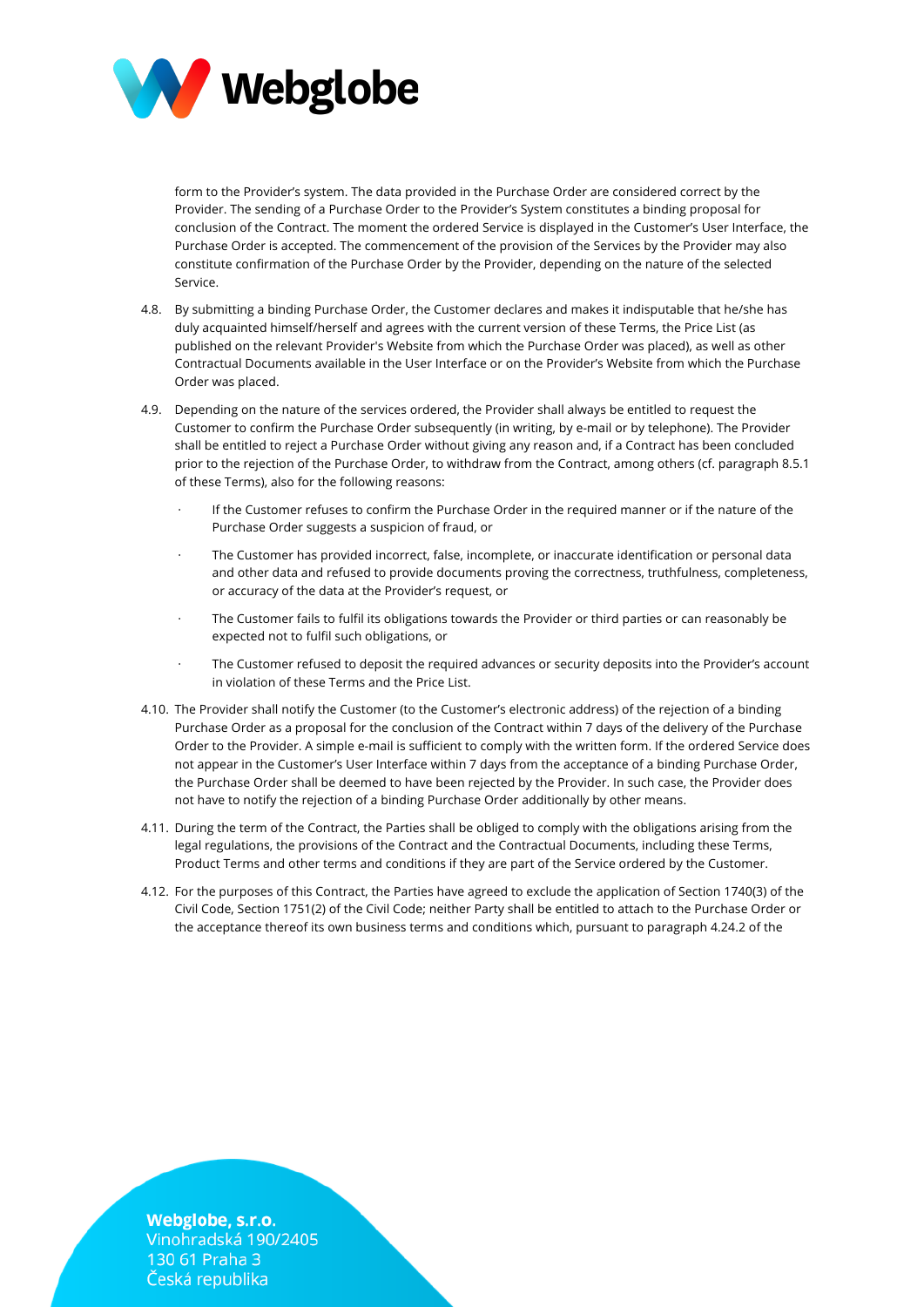

Terms, do not form part of the Contract; if it does so, such business terms and conditions shall not apply to the Contract, unless the Parties subsequently agree otherwise. In such case, however, such agreement of the Parties must be in writing.

- 4.13. If the Customer acts in the contractual relationship as a Consumer, the concluded Contract shall have the character of a consumer contract according to Section 1810 et seq. of the Civil Code. A contract concluded by the Parties (if one of the Parties is a Consumer) by means of distance communication constitutes a contract concluded in a distance manner within the meaning of Section 1820 et seq. of the Civil Code.
- 4.14. After the conclusion of the Contract and fulfillment of any other requirements (for example, payment of the price of the ordered Service or delivery of all necessary documents or consents), the ordered Service shall be set up and put into operation for the Customer; the Customer shall further manage the ordered Service from its User Interface, to which it gained access by registering for a User Account. For the selected Services, the Customer shall obtain from the Provider the access data necessary to use the Service.
- 4.15. The Provider shall be entitled to request documents from the Customer at any time, including certified documents, instruments, and signatures to prove any facts relevant to the Provider, in particular for the conclusion and performance of the Contract, termination of the Contract, term of the Contract, amendments to the Contract, as well as to confirm the Customer's instructions.
- 4.16. The Provider shall not be obliged to provide the Services to a Customer aged 15 years or younger unless the Customer provides the consent of his/her legal representative. By submitting an Order, the User declares that he/she is over 15 years of age.

# **5. USER ACCOUNT**

- 5.1. The ordered Services may be used by the Customer after registration in the Provider's system via an electronic form available on the Provider's Website from which the Purchase Order was placed and thus a user account is created (hereinafter referred to as the "User Account"). From his/her User Interface, the Customer can order Services or change registration and other data.
- 5.2. When registering on the Provider's Website and when placing a Purchase Order, the Customer shall be obliged to provide correct and truthful information. The Customer shall be obliged to update the data provided in the User Account upon any change thereof. The Customer shall be responsible for accuracy of all data provided in the User Account and in the Purchase Order; the Provider may rely on their accuracy.
- 5.3. When registering a User Account, the Customer shall provide his/her name, surname, e-mail and telephone number and other information specified in the registration form. In order to complete the registration, the system generates a username and unique password for the Customer for access to the Customer's User Interface. The data generated according to the previous sentence shall be sent to the Customer's Electronic Address. The Customer shall be obliged to maintain confidentiality of the information necessary to access his/her User Account.
- 5.4. The Customer shall not be entitled to allow third parties to use the User Account.
- 5.5. The Provider may cancel the User Account of the Customer, in particular if the Customer has not used his/her User Account for more than six (6) months, i.e., does not have any active Service, or if the Customer violates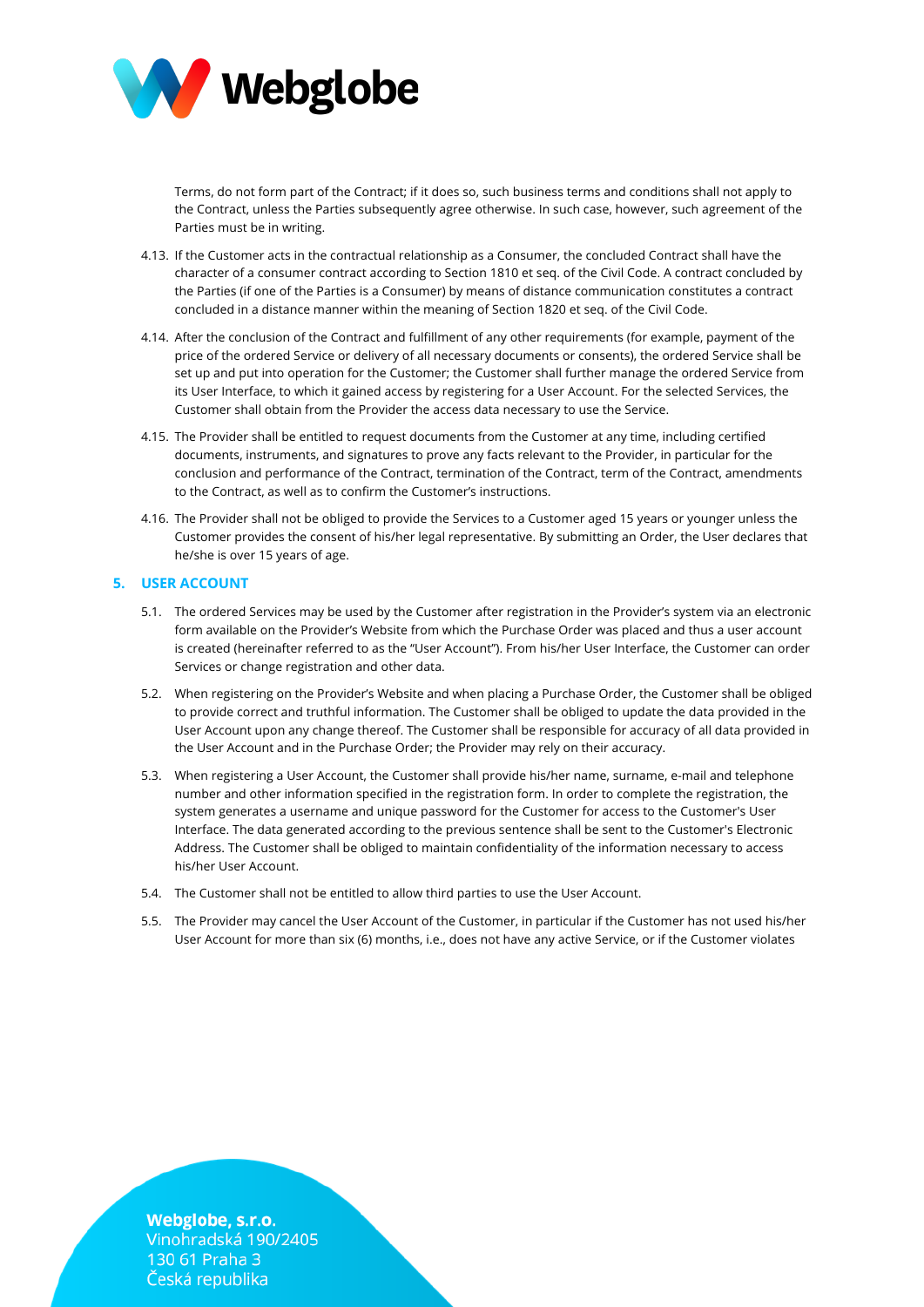

his/her obligations under the Contract (including these Terms) and/or provides incorrect, false and/or misleading information.

5.6. The Customer acknowledges that the User Account may not be available continuously, in particular with regard to the necessary maintenance of the Provider's hardware and software equipment, or the necessary maintenance of hardware and software equipment of third parties; this shall in no way affect the Provider's obligation to provide the relevant Services that are the subject of the Contract and the Customer's obligation to pay the relevant price.

# **6. RIGHTS AND OBLIGATIONS OF THE PARTIES**

- 6.1. The Provider agrees to ensure the provision of the Services for the Customer in accordance with these Terms and Conditions and the Contract.
- 6.2. The Customer agrees to pay the agreed price for the Services and to use the Services properly and to comply with any and all obligations applicable to him/her under the Contractual Documents.
- 6.3. All Services provided by the Provider may only be used for purposes permitted by law.
- 6.4. The Customer agrees to provide the Provider with the necessary cooperation to ensure and provide the ordered Services without undue delay during the term of the Contract. If the implementation of delivery of the Services towards the Customer requires cooperation of third parties ensuring the operation of the Customer's equipment, through which the Services are to be used, the Customer shall be obliged to provide it at its own expense.
- 6.5. The Customer acknowledges that the User Account may not be available continuously, especially with regard to the necessary maintenance of the hardware and software equipment of the Provider or third parties. The Provider shall be entitled to interrupt the operation of the server and other equipment used for the provision of the ordered Services for a short period of time, in particular due to an accident and necessary maintenance and repairs of those parts of the system that directly affect the provision of the Services; in such case, the Provider shall make all efforts that can be reasonably required to ensure that any interruption of operation is as short as possible. The Provider shall inform the Customer, on the User Interface website and/or by e-mail message to the Customer's Electronic Address, of the performance of the above activities or other activities leading to interruption of the operation of the server and other equipment used for the provision of the Services with sufficient advance notice, except for accidents and/or interruptions caused by third parties without the Provider's knowledge, or in any other manner provided for in the Contract.
- 6.6. If the operation of the Service is continuously interrupted for more than 24 hours due to a fault caused by the Provider, the Customer shall be entitled to a reduction in the price of the Service by a pro rata part attributable to the number of days in the month during which the Service was not in operation.
- 6.7. The Customer agrees to report faults in the delivery of the Service to the Provider without undue delay after the fault is detected. The Provider shall provide for repairs of the server hardware without delay after the detection and localization of the fault or the Customer's request. The costs of removing the defect shall be borne by the Provider, except in cases where the defect is caused by the Customer. In such case, the Provider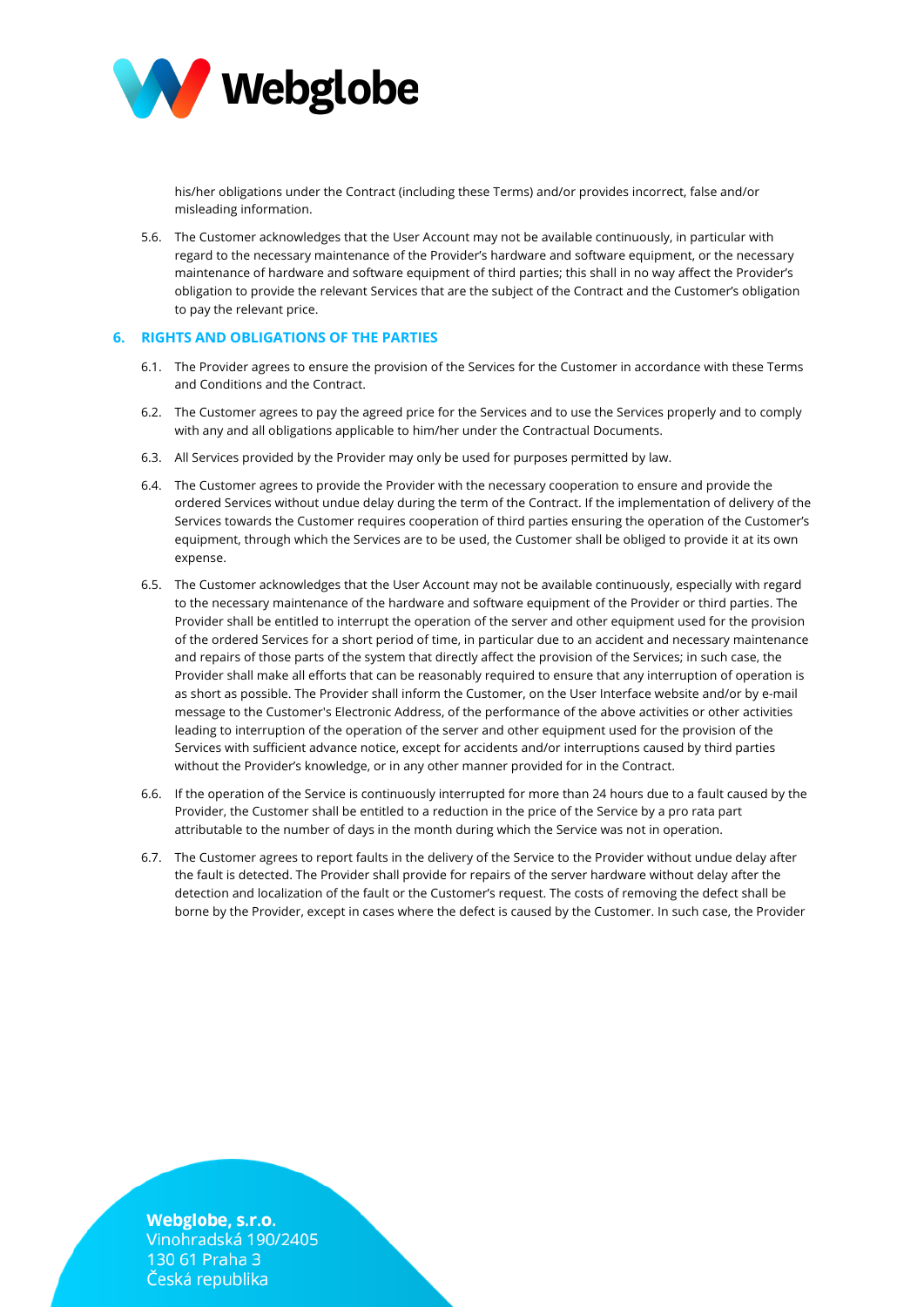

shall be entitled to charge the Customer for the costs actually incurred to remove the defect and the Customer agrees to pay these costs.

- 6.8. By submitting the Purchase Order and by entering and using the Provider's Website, the Customer and the User, respectively, confirms that he/she has previously identified and familiarized himself/herself with the requirements for technical parameters of his/her equipment and the Provider's equipment for the use of the Services and that he/she has familiarized himself/herself with the method of using the Services or the Provider's Website set out in these Terms and on the Provider's Website. The Provider shall not be liable for defects and damage resulting from improper operation of the Services by the Customer's or the User's computer system administrator. The Provider shall not be liable for any interruption of the provision of the Service in case of force majeure or for other reasons specified in these Terms (in particular in paragraph 11 of these Terms). For the purposes of these Terms, "force majeure" means an extraordinary, unforeseeable and insurmountable obstacle arising independently of human will. The Parties agree to use their best efforts to eliminate or mitigate the consequences caused by force majeure.
- 6.9. Any attempt to damage the operation of the Services is prohibited and shall be grounds for the Provider's withdrawal from the Contract and immediate cancellation of the User Account without any compensation.
- 6.10. The Customer shall be responsible for correctness and completeness of the data specified in the Purchase Order and for their relevance in the User Account.
- 6.11. The Customer may use the server resources provided to it as a Service under the Contract within the scope in which they have been expressly provided to it.
- 6.12. The Customer shall be obliged to ensure that the persons whom the Customer allows to use the Services are familiar with these Terms and the Contract and use the Services in accordance with the Contract.
- 6.13. The Provider shall have the right to withdraw from the Contract regarding the provision of the Services or any part thereof and to cancel the provision of the Services to the Customer who is in default in the payment of any debt owed to the Provider. In case of withdrawal from the Contract regarding the provision of a particular Service due to the Customer's failure to pay the debt to the Provider in due and timely manner, the Provider shall also be entitled to withdraw from other contracts for the provision of Services concluded between the Provider and the Customer and cancel the provision of the related Services. In case of withdrawal from the Contract or other contract for the provision of Services under this paragraph of the Terms, the Provider shall not be liable for damage or other harm resulting from the loss of the Customer's data and loss of availability of the applications operated and the Provider shall be entitled to destroy such data and remove it from its system without any compensation.
- 6.14. The Provider shall have the right not to provide any Service to the Customer if the Customer is in default in payment of its debts to the Provider for any other Service.
- 6.15. Any interruption of the operation of the service caused by circumstances beyond the Provider's control or interruption of operation due to system interference of the Provider in the operation of the server or for other reasons specified in these Terms shall not constitute violation of the Provider's obligation to ensure the provision of Services.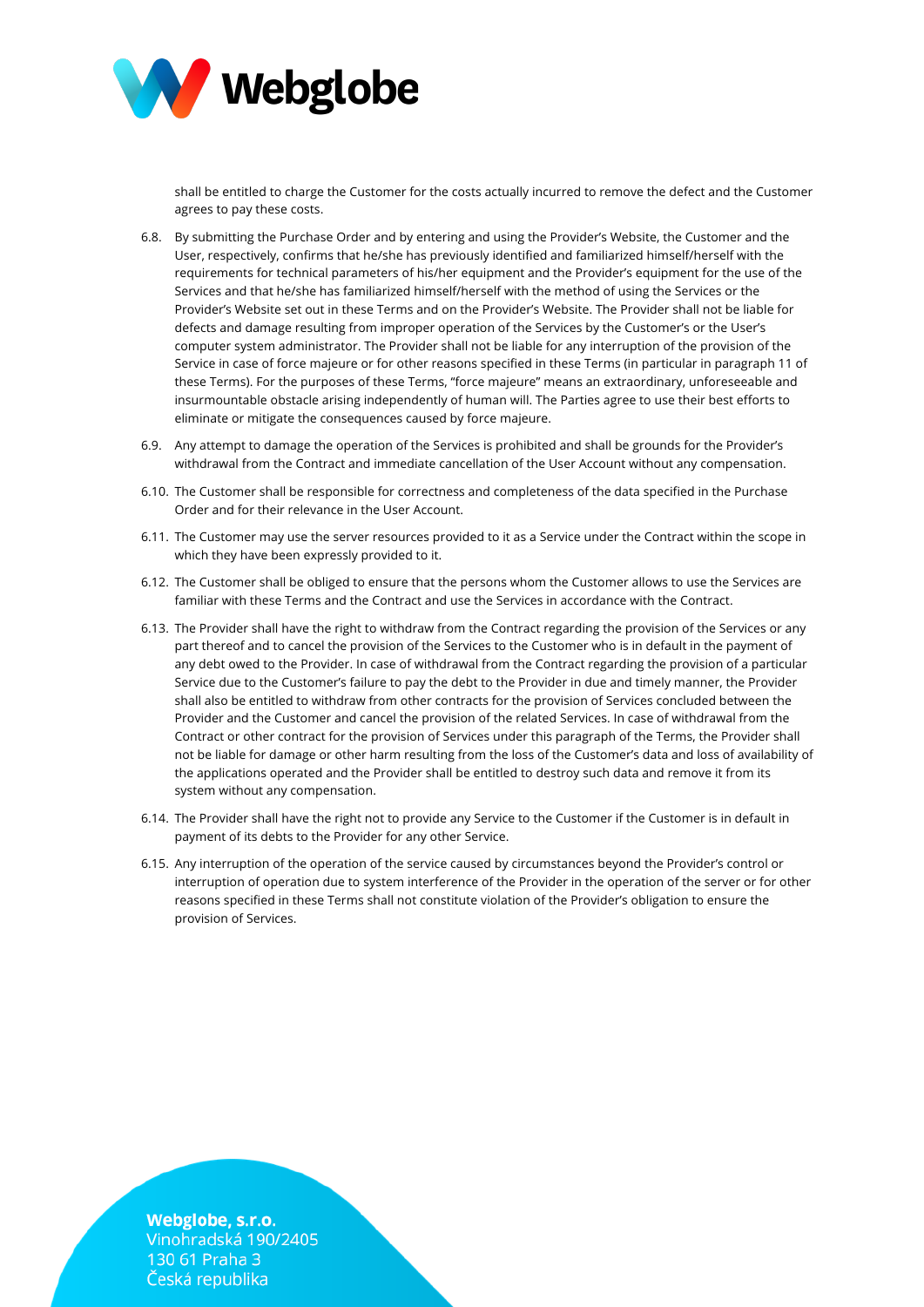

- 6.16. When contacting the customer support, the Provider may require the Customer to provide his/her User ID or other information used to log into the User Account for the purpose of verifying his/her identity. If the Customer fails to do so, the Provider may refuse to provide the support or to perform the intervention by the Provider's technician.
- 6.17. The Customer shall be obliged to monitor and keep track of the expiry dates of the Services provided. The Provider shall be entitled, but not obliged, to notify the Customer of the impending expiry. The Provider shall not be liable for damage caused by the fact that the notice of expiry of the Services has not been delivered to the Customer.
- 6.18. Any changes in the parameters of the Services provided may be charged by the Provider according to the current Price List or by agreement between the Customer and the Provider. Any changes can only be made after the payment of the relevant price.
- 6.19. The Provider shall have the right to suspend, cancel or prevent access to the Services on the basis of the legal regulations, a court order, a request from law enforcement authorities or on the initiative or complaint of an entity responsible for detecting the presence of harmful material of any kind on the Internet.
- 6.20. The Provider shall have the right not to allow the Customer to exchange the IP address.
- 6.21. If a Service is ordered that has been previously terminated for any reason, the Provider does not guarantee the same configuration of such Service as the one previously terminated, nor the restoration of data from backups if backups are performed by the Provider in accordance with the relevant Service.
- 6.22. In case of a change in the DNS record (domain name record) or technical contact of the Customer's domain, the Provider shall be no longer obliged to provide the Services; this shall in no way affect the Customer's obligation to pay the price for the ordered Services for the term of the Contract; in such case, the Provider shall be entitled to withdraw from the Contract.
- 6.23. If the Service is cancelled by the Provider, or if the Provider interrupts the provision of the Service due to a breach of the Contract by the Customer, the Provider shall have the right to withdraw from the Contract; at the same time, the Service may be prohibited from being ordered again and the Provider shall have the right to refuse to enter into a new Contract with the Customer regarding the provision of the Service or, if the Contract is entered into in accordance with these Terms before the refusal, the Provider shall be entitled to withdraw from such Contract.
- 6.24. The Provider shall not be obliged to verify the delivery of information or communication to the Customer. It shall be deemed delivered upon sending it to the Customer's Electronic Address. By concluding the Contract, the Customer acknowledges this fact.
- 6.25. The Customer agrees to use the software that the Provider has provided to the Customer, in the form of a license or sublicense, within the Service, or that the Customer uses in any way, within the use of the Services, in accordance with the applicable license terms and conditions relating to such software.
- 6.26. Telephone calls between the Provider and the Customer may be recorded and/or monitored to improve the quality of the services.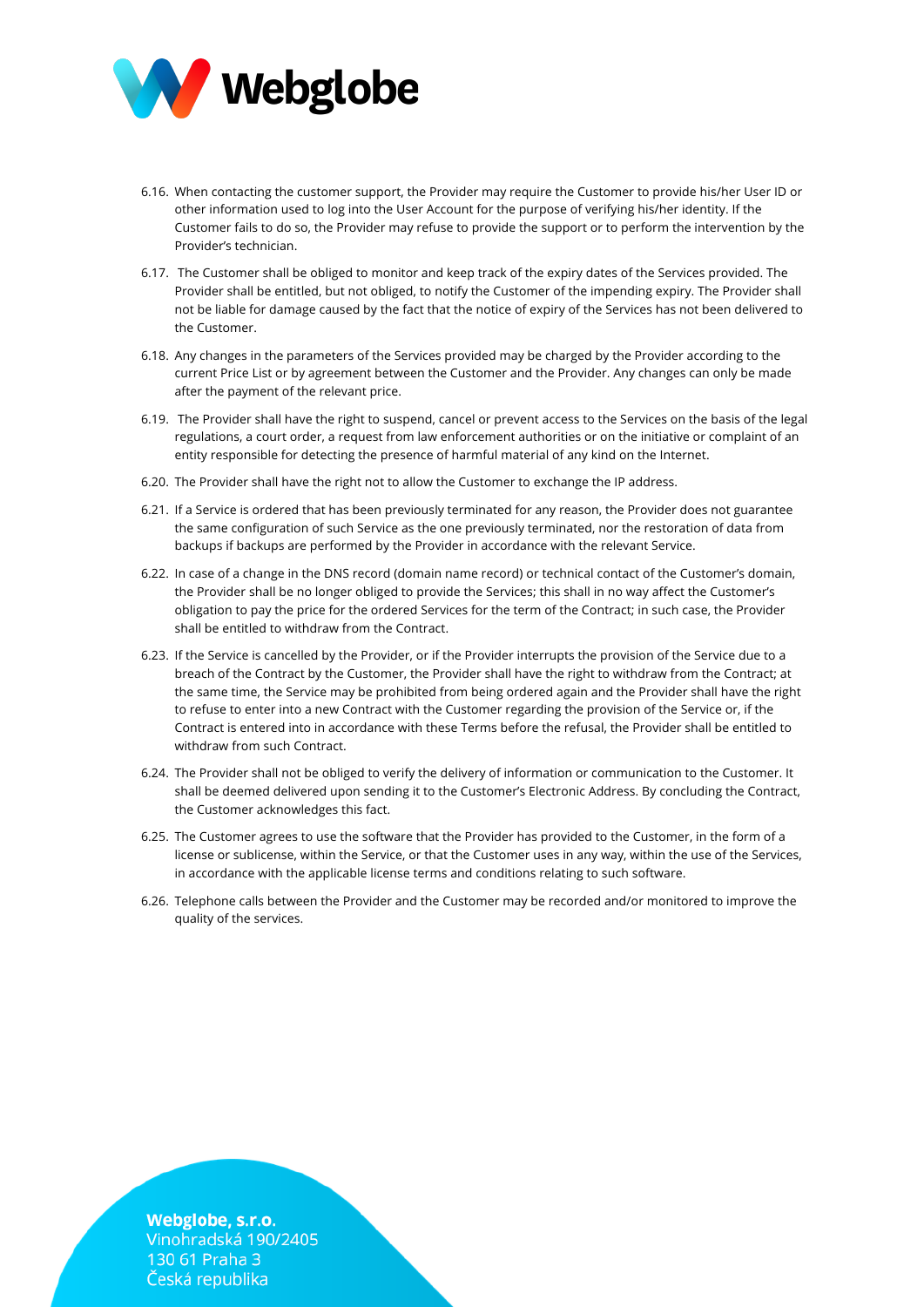

6.27. The Customer shall allow the Provider to use its logo or other designation for marketing purposes as a reference, unless the Contract provides otherwise.

# **7. PRICE AND PAYMENT TERMS**

- 7.1. The Customer agrees to pay the prices set out in the Price List for the Services which are the subject of the Contract. The Provider reserves the right to a change in the pricing policy and the related change in the prices for the individual Services specified in the Price List. Price may also change due to external influences. In the case of an already concluded Contract with the Customer, the Provider may change the price for the Service provided if it notifies the Customer of such change in writing (by a simple e-mail sent to the Customer's Electronic Address) no later than one (1) month before the effective date of the new price. The obligation to notify the change is also fulfilled by publishing the new Price List on the Provider's Website. This change shall affect the price of all Services that have not yet been provided and, in the case of Services provided for a specific period of time, the price for the provision of the Services commencing on the first day of the calendar month immediately following the effective date of the change. In such case, the Customer shall be entitled to terminate the Contract in writing with effect from the date of the price change. If the Customer, who is not a Consumer, fails to send a notice of termination of the Contract to the Provider no later than on the 15th day preceding the effective date of the price change, the Contract shall be deemed to continue and the Parties shall be deemed to have agreed on the new price. In case of a Customer - Consumer, his/her explicit consent to the new price is always required, otherwise the Customer – Consumer shall be deemed to disagree with the new price and terminate the Contract, in the part concerning the Services the price of which changes, with effect from the effective date of the new price. For the purposes of the Contract, in addition to the written consent, a unilateral act of the Customer – Consumer consisting in the payment (prepayment) of the price for the Services for the next period in the new amount shall also be deemed to be the express consent of the Customer – Consumer to the new price.
- 7.2. The Customer agrees to pay the price for the Services provided no later than by the due date specified in the relevant payment request (which may be made by means of a tax receipt, invoice, as part of the process of placing a Purchase Order or otherwise).
- 7.3. In the case of failure to pay debts in a due and timely manner, the Provider shall have the right to suspend the operation of the provided Services without prior notice, and the Provider shall notify the Customer of this fact without undue delay. This is without prejudice to the Customer's obligation to pay the price for the Services in accordance with the Contract.
- 7.4. In case of foreign payments, the Customer shall be obliged to pay the bank charges in full. Otherwise, the payment shall not be accepted by the Provider and the Customer shall be obliged to make up the difference so that the full amount corresponding to the respective debt is credited to the Provider's account. In the case of payment using an online payment method or a foreign payment to a bank account, the Customer shall be charged any and all transaction fees associated with the chosen payment method.
- 7.5. The price for the Services shall be deemed duly and timely paid if the following conditions are cumulatively met:
	- the payment is sent to the correct bank account of the Provider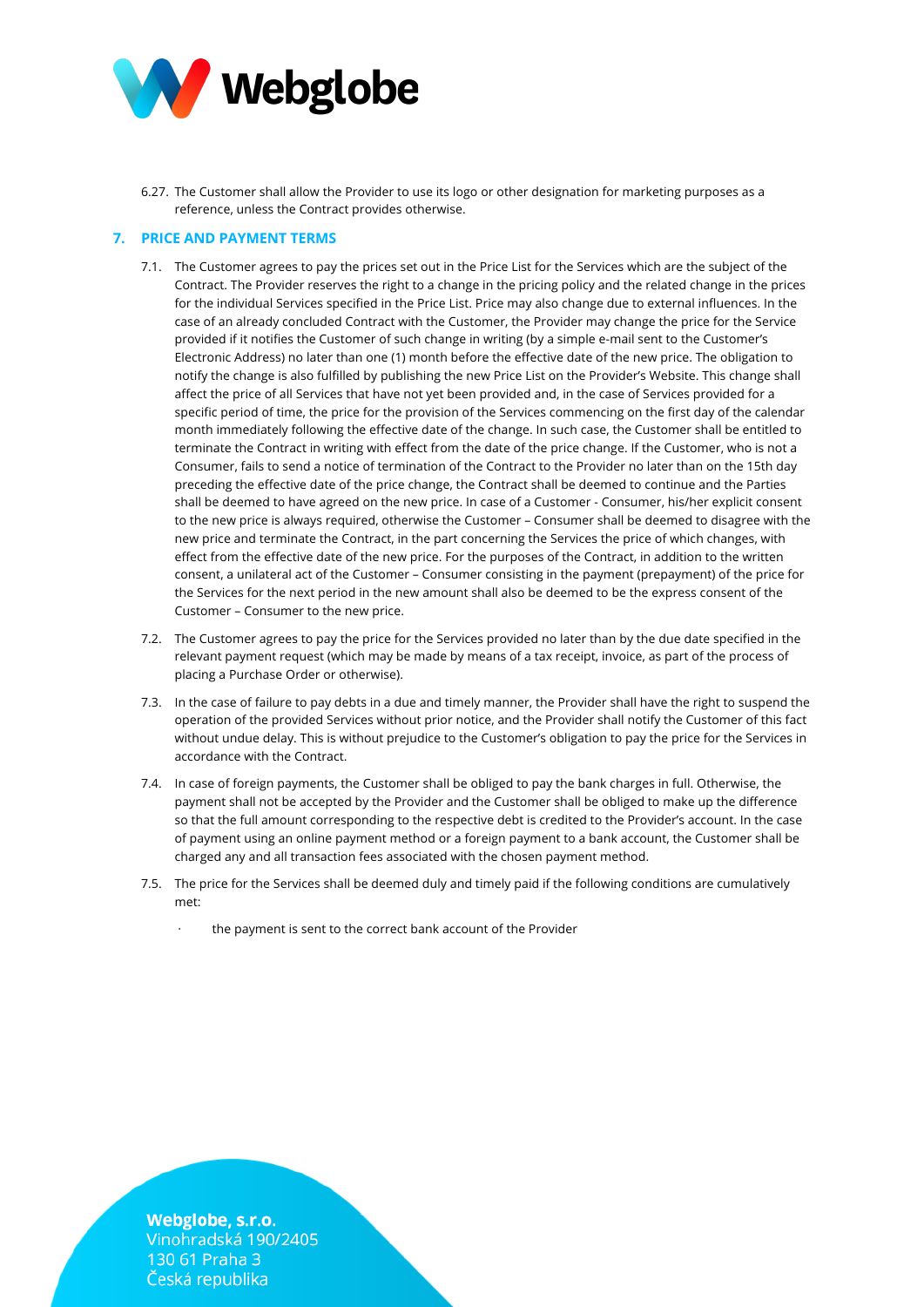

- the exact amount is paid in the correct currency according to the payment request
- the correct variable symbol is specified at the time of payment
- the payment is credited to the Provider's account no later than by the set due date
- 7.6. If the Customer requests a refund of a payment that has not been used to pay for the Services provided (including the Credit - under the terms of paragraph 7.14 of these Terms), the Provider shall be entitled to charge a handling fee according to the Price List applicable at the time of delivery of the refund request.
- 7.7. The Provider shall charge prices for the Services offered in advance for each Subscription Period for which the provision of the relevant Service has been agreed in the Contract. The price for the Services provided may also be charged retroactively, depending on the type of the Service provided and as agreed between the Provider and the Customer.
- 7.8. The Customer may claim defects in incorrectly billed prices for the Services within 10 days after receipt of the request for payment.
- 7.9. If it is customary in commercial relations or if it is stipulated by the generally binding legal regulations, the Provider shall issue a tax receipt – invoice – to the Customer in respect of payments made under the Contract. The data on the already issued document cannot be changed. The Provider is a value added tax payer. The Provider shall issue and send the tax receipt – invoice in an electronic form to the Customer's Electronic Address (in the form of a simple email) no later than within fifteen (15) days from the date of provision of the taxable performance.
- 7.10. The Customer declares that he/she agrees that accounting and tax documents may be issued and sent in an electronic form (in the form of a simple email).
- 7.11. Services that are paid in advance for the Subscription Period shall be provided by the Provider only after the price of the Service for the relevant Subscription Period has been paid in full, unless otherwise agreed between the Parties.
- 7.12. If the provision of the Service is commenced before the payment of the price for the relevant Service or the price for the Service is paid periodically and the Customer is in default with the payment of the price or any part thereof for more than 14 calendar days, the Provider shall be entitled to suspend the operation of the Services provided by the Provider. However, the Customer's obligation to pay the price for the Services provided (even for the period in which the provision of the Services has been interrupted) shall continue.
- 7.13. In the case of the Customer's repeated default in the payment of any debt, the Provider shall have the right to withdraw from the Contract; for the same reason, the Provider shall have the right to withdraw from any contract between the Provider and the Customer relating to the provision of Services to the Customer.
- 7.14. If it is expressly permitted by the Contractual Documents (or other agreement of the Parties) in relation to a particular Service, the Customer may pay its monetary obligations to the Provider by means of the Credit, subject to the following conditions:

7.14.1. The right to use the Credit is only available to Customers who have established a User Account.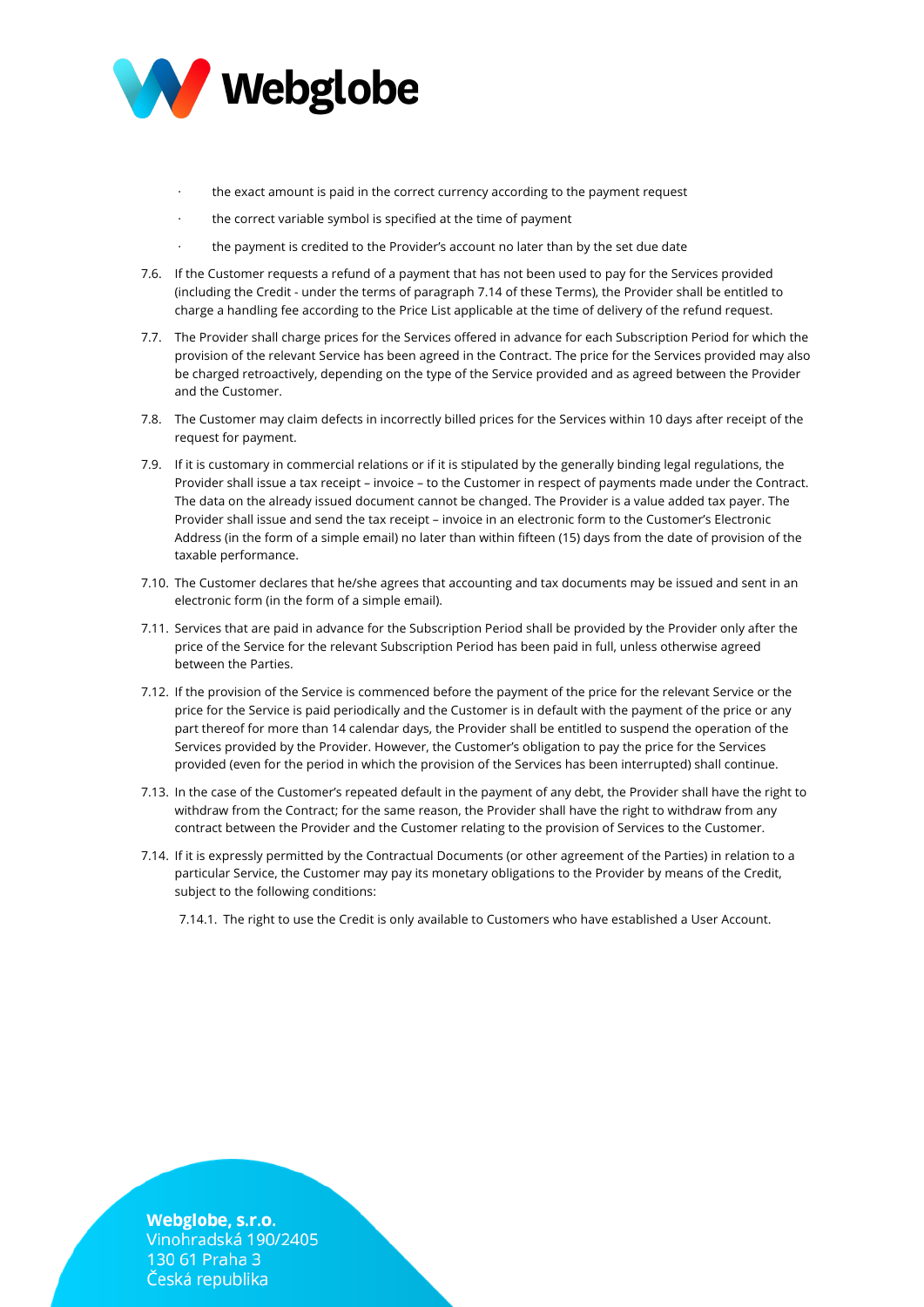

- 7.14.2.The use of the Credit funds to pay the Customer's monetary obligation to the Provider is possible only based on the Customer's explicit instruction made in the Customer's User Interface.
- 7.14.3.The funds constituting the Credit consist of:
	- 7.14.3.1. the funds paid into the relevant bank account and under the variable symbol specified under the Customer's User Account;
	- 7.14.3.2. other funds paid by the Customer and charged by the Provider as "Credit" (e.g. overpayments, duplicate payments), whereby the Customer is deemed to have agreed to the use of such funds as the Credit by entering into the Contract;
	- 7.14.3.3. payments for Services that have not been provided to the Customer for reasons not caused by the Customer;
- 7.14.4.Once the funds are credited to the Credit in accordance with the Terms, value added tax shall be levied from the said amount in accordance with the legal regulations.
- 7.14.5.The funds constituting the Credit shall be deemed to be an advance payment for services rendered within eighteen (18) months of their crediting to the Credit; such funds must be used to pay monetary obligations to the Provider no later than within eighteen (18) months of their crediting to the Credit; after the expiry of that period, the Customer's right to refund or use of such funds shall cease and the relevant funds shall be debited from the Credit in favour of the Provider as payment for the readiness to provide the Services for a period of eighteen (18) months from the crediting of the funds to the Credit.
- 7.14.6.When paying the price for the ordered Services using the Credit, the respective price shall always be set off against the funds credited to the Credit first.
- 7.14.7.The Customer shall be obliged to provide the Provider with any and all assistance in performing its obligations following from the relevant legal regulations (including Act No. 253/2008 Sb.).

## **8. TERM AND TERMINATION OF THE CONTRACTUAL RELATIONSHIP**

- 8.1. The Contract shall be concluded for a fixed term, in each case according to the type of Service selected, unless the Contract or other documents referred to in the Contract stipulate that the Contract is concluded for an indefinite term.
- 8.2. The term of the Contract shall be determined by written agreement of the Parties or automatically by the Customer's choice of the length of the Subscription Period in the Purchase Order, in which case the term of the Contract shall be automatically agreed for the same period as the term of one Subscription Period. The Contract in its current wording shall be renewed in each case with a new Subscription Period of the already existing Service, subject to the proper payment of all monetary debts owed by the Customer to the Provider, where the Provider shall be entitled, at its sole and absolute discretion, to refuse to renew the Contract pursuant to this sentence, even if all monetary debts owed by the Customer to the Provider have been duly paid, by a notice addressed to the Customer's Electronic Address.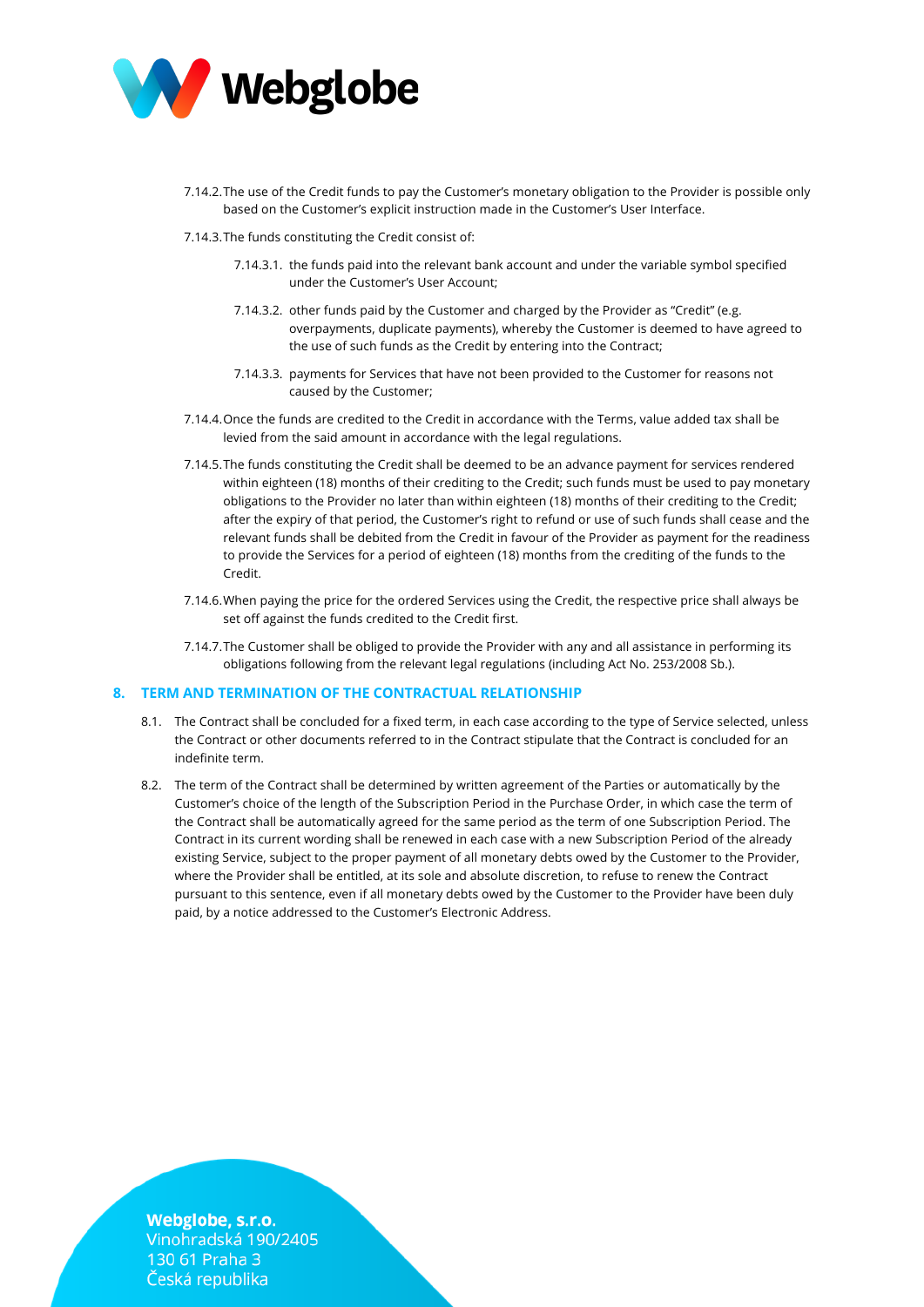

- 8.3. The contractual relationship established by the Contract for a fixed term shall terminate upon expiry of that term.
- 8.4. The Contract may be terminated before the expiry of the term:
	- By written agreement between the Provider and the Customer
	- In the manner set out in the Contractual Documents.
	- · On the basis of the relevant legal regulations, and other than in accordance with the Contractual Documents, the Customer may only withdraw from this Contract if she/he is a Consumer and this right is granted to him/her as a Consumer by a legal regulation the application of which cannot be contractually deviated from;
	- By withdrawing from the Contract for the reasons and in the manner set out in the Contractual Documents;
	- By terminating the Contract in accordance with the Contractual Documents.
- 8.5. Withdrawal from the Contract by the Provider
	- 8.5.1. The Provider shall be entitled to withdraw from the Contract prior to expiry thereof for the following reasons:
		- if there is any breach by the Customer of the Contract, these Terms, the Price List or any obligation arising from any other Contractual Document;
		- if there are reasons for which the Provider would be entitled to reject the Customer's proposal for the conclusion of the Contract;
		- if there is a general change in the provision of the Services, their interruption, limitation or termination by the Provider;
		- for other reasons set out in the Contractual Documents.
	- 8.5.2. The Provider shall withdraw from the Contract by sending a notice of withdrawal to the Customer's Electronic Address.
- 8.6. Withdrawal from the Contract by the Customer
	- 8.6.1. The Customer, who is not a Consumer, shall be entitled to withdraw from the Contract before the expiry of the term for which it was agreed, only if the Provider fails to provide the agreed Services for which the Customer has duly paid the price (if paid in advance) for a continuous period of more than 14 consecutive calendar days. This right of the Customer shall not apply where the failure of the provision of Services by the Provider is caused by the Customer, a third party or force majeure, or for other reasons expressly provided for in the Contractual Documentation.
	- 8.6.2. The Customer, who has concluded the Contract as a Consumer, shall have the right to withdraw from the Contract concluded by means of remote communication (telephone, e-mail, in the form of a request in the user interface) within the statutory period of 14 days from the conclusion of the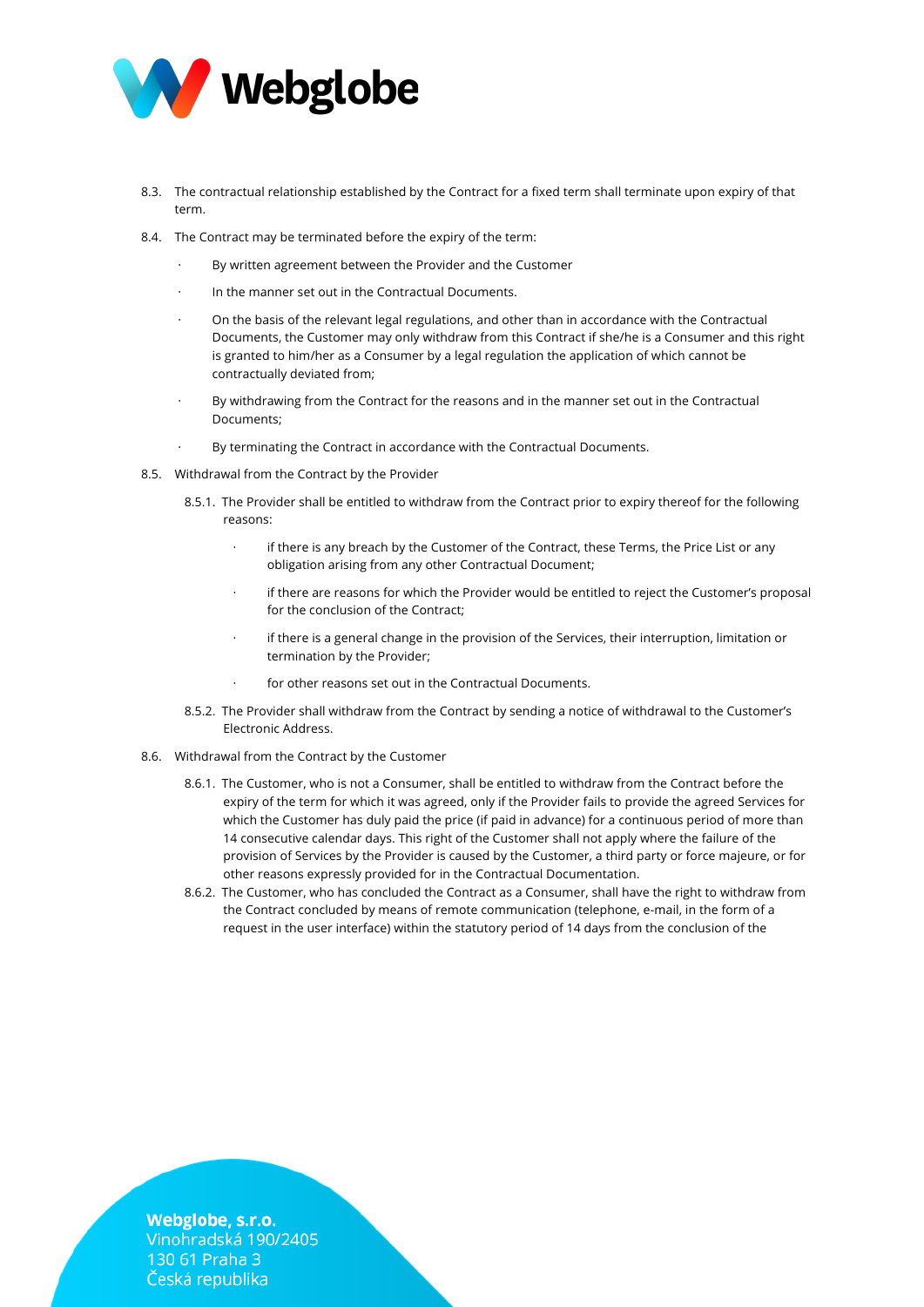

Contract. If the Customer – Consumer withdraws from the Contract pursuant to the preceding sentence, he/she shall be obliged to pay a pro rata part of the price of the Services to the extent of the Services provided, including the costs related thereto.

- 8.7. Termination of the Contract by the Provider
	- 8.7.1. The Provider shall be entitled to terminate the Contract by delivering a notice of termination to the Customer's Electronic Address before the expiry of its term, even without giving a reason, with a 3 month notice period commencing on the first day of the month immediately following the month in which the Provider sent the notice to the Customer.
- 8.8. The Contract shall also be terminated
	- if the provision of all Services provided under the Contract is terminated
	- if the Contract is terminated by the Customer in accordance with paragraph 7.1 of these Terms.
- 8.9. If the Contract is terminated before the expiry of the term for which the provision of the Services was agreed and the subject of which is the provision of a Service with a minimum period of use of the Service and this Contract is terminated by the Customer, the Customer shall be obliged to pay the price for the agreed Services in the original amount.
- 8.10. If the Contract is terminated before the expiry of the term for which the relevant Service was agreed, for reasons on the Provider's side, and unless the Parties agree otherwise, the Customer shall be entitled to a proportionate part of the unused price for the agreed Services.
- 8.11. If the Customer exercises the right to withdraw from the Contract, the Provider shall be entitled to reimbursement of the costs actually incurred in connection with the termination of the Services provided.
- 8.12. The Customer acknowledges that in the case of termination of the Contract before the expiry of the term for which the relevant Service has been agreed, for any reason on the part of the Customer or the Provider, the Customer shall not be entitled to a refund of the fee paid to the Registration Authority (including the administrative expenses associated therewith)

## **9. CONSUMER PROTECTION**

- 9.1. If a Customer is in a contractual relationship as a Consumer, the statutory consumer protection applies to this Customer.
- 9.2. The Customer Consumer has the right in particular to:
	- Withdrawal from the Contract concluded by means of distance communication;
	- · Disclosure of information prior to the conclusion of the Contract;
	- · Out-of-court resolution of a consumer dispute arising from the Contract.
- 9.3. If a dispute arises between the Provider and the Customer Consumer under the Contract, which the Parties cannot resolve on their own, the Customer – Consumer has the right to refer the dispute to the Czech Trade Inspection Authority, Central Inspectorate - ADR Department, with its registered office at Štěpánská 567/15,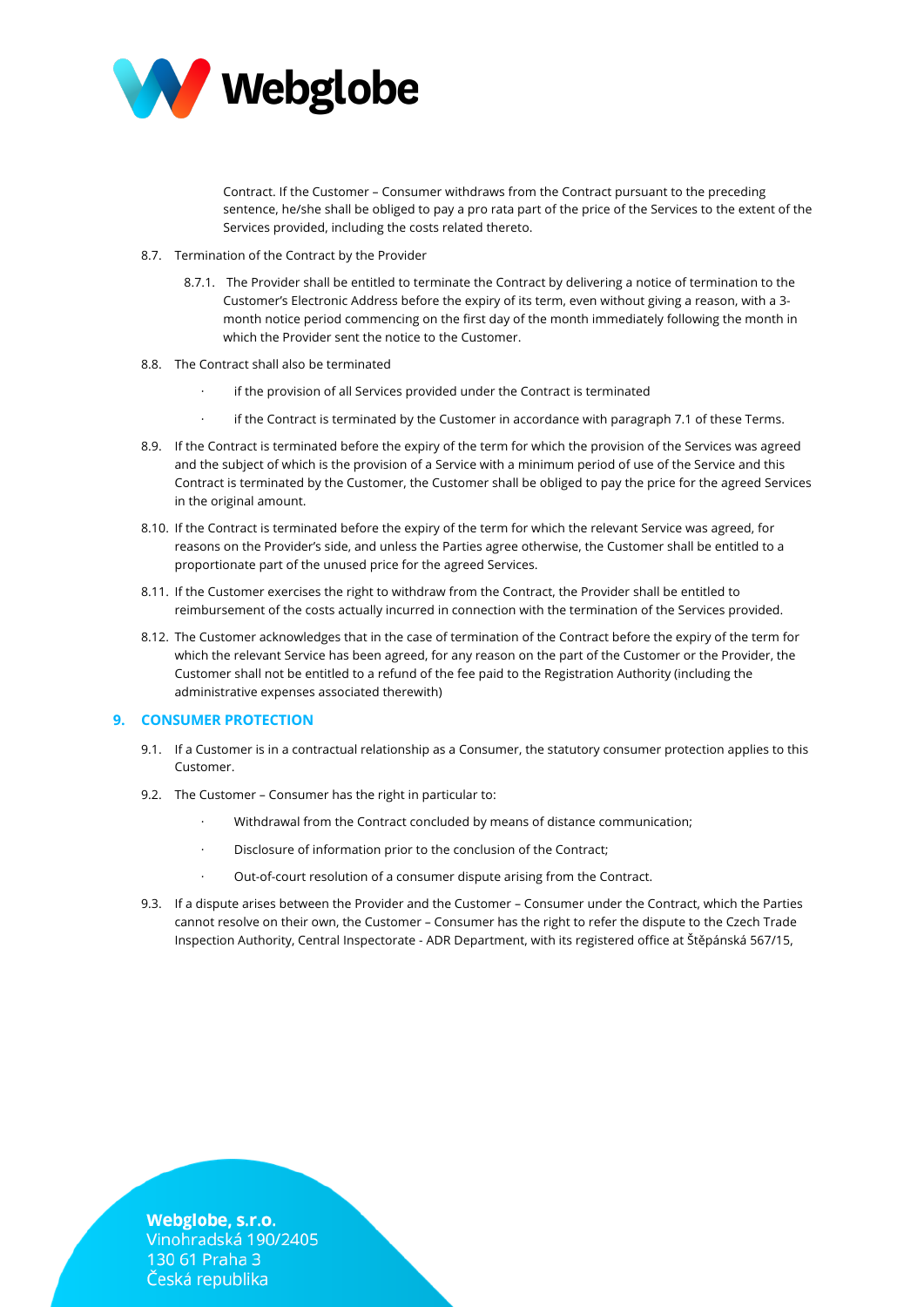

120 00 Prague 2, Id. No.: 000 20 869, website: http://www.adr.coi.cz, e-mail: adr@coi.cz for the purpose of outof-court resolution of a consumer dispute. This right may be exercised by the Customer – Consumer within 1 year from the date on which s/he first exercised the right which is the subject of the consumer dispute with the Seller. The Customer – Consumer can also use the online dispute resolution platform set up by the European Commission at http://ec.europa.eu/consumers/odr/. The European Consumer Centre Czech Republic, with its registered office in Prague 2, at Štěpánská 567/15, Postal Code 120 00, website: www.evropskyspotrebitel.cz, is the contact point under Regulation (EU) No 524/2013 of the European Parliament and of the Council of 21 May 2013 on online dispute resolution for consumer disputes and amending Regulation (EC) No 2006/2004 and Directive 2009/22/EC (the Regulation on consumer online dispute resolution).

# **10. INFORMATION AND DIFFERENT LEGAL REGULATION OF TERMS AND CONDITIONS FOR CUSTOMERS – CONSUMERS**

## 10.1. Mandatory disclosures

- 10.1.1.The Provider shall disclose the following information to the Customer, who is a Consumer, in accordance with the provisions of Sections 1811(2), 1820(1) and 1826(1) of the Civil Code:
	- The Provider's Website contains the identity of the Provider, including all contact details (telephone number, registered office, etc.).
	- The Provider's Website contains a list of Services offered by the Provider.
	- The costs of the means of remote communication shall not differ from the basic rate (in the case of Internet and telephone connection according to the terms of your operator); these costs shall be borne by the Customer. The Provider shall not charge any additional fees.
	- Depending on the specific Service and in accordance with the relevant Contractual Documents, the Provider may require payment of the Price before commencement of performance of the Service to the Customer.
	- The prices of the Provider's Services are specified on the Provider's Website or in the Price List exclusive of VAT, as well as including VAT and all charges (including any and all the costs and delivery costs) stipulated by law. The Customer shall be obliged to pay the price of the service, including VAT and any and all the fees stipulated by law.
	- The prices of the Services, including taxes, and the duration of such price are based on the Provider's current offer and the currently applicable Price List and these Terms.
	- · The determination of the method of payment of the price of the Service and related costs is set out in Art. 7 .
	- · If the Customer is a Consumer, the Customer shall have the right to withdraw from the Contract within fourteen days from the conclusion of the Contract by sending the notice of withdrawal to the address of the Provider's place of business or to the Provider's e-mail address specified in paragraph 20.6 of the Terms; the Customer shall notify the withdrawal no later than on the last day of the said 14-day period. The Customer – Consumer may also notify the intention to withdraw from the Contract by means of an authorized request in his/her User Interface. In the notice of withdrawal, the Customer shall state that he/she is withdrawing from the Contract, as well as the date of conclusion of the Contract, the Purchase Order number, the name of the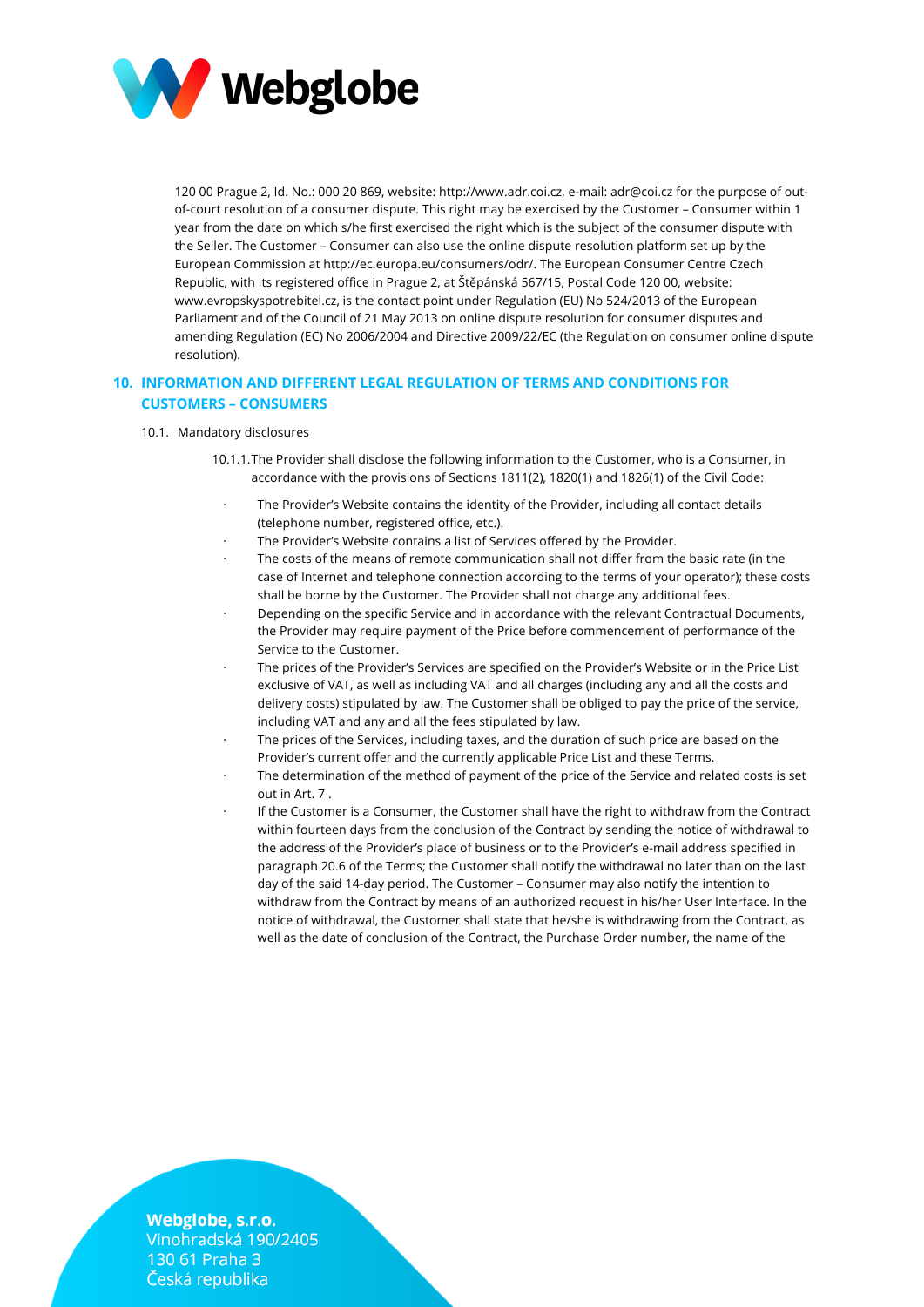

Service being withdrawn from, if the Customer intends to withdraw from only a part of the Contract, and the account number for the refund.

- · Depending on the Service used, the concluded Contract, or the relevant tax receipt, may be stored in the Provider's electronic archive, and registered users of the Provider shall have access to this data concerning their person in their User Interface.
- The Contract can only be concluded in the Czech or English languages.
- The contents of the Contract as well as the data provided during data entry are available in the Customer's User Interface. Any errors arising from data entry prior to the submission of the Purchase Order can be corrected during the recapitulation of the Purchase Order, which will be displayed to the Customer before the final confirmation of the Purchase Order; cf. the provisions of paragraph 4.7 of these Terms.
- The Customer Consumer may not withdraw from a Contract
	- $\circ$  for the delivery of goods whose price depends on financial market fluctuations independent of the Provider's will and which may occur during the period for withdrawal from the Contract,
	- o for the delivery of goods that have been modified according to the wishes of the Customer – Consumer or for his/her person (for example, modification of the source code of the application),
	- o for the delivery of perishable goods, as well as goods that have been irretrievably mixed with other goods after delivery,
	- o for the repair or maintenance carried out at a location specified by the Customer Consumer at his/her request; however, this shall not apply in the case of subsequent repairs other than the requested repairs or delivery of spare parts other than the requested spare parts (e.g. administrator's intervention on servers owned by the Customer),
	- o for the delivery of goods in closed packaging that the Customer has removed from the packaging and cannot be returned for hygienic reasons,
	- o for the supply of a sound or visual recording or computer program if s/he has damaged its original packaging,
	- o for the supply of newspapers, periodicals, or magazines,
	- o on transport or leisure activities, if the Provider provides such performances within the specified deadline,
	- $\circ$  for the delivery of digital content, unless it was delivered on a tangible medium and was delivered with the prior express consent of the Customer – Consumer before the expiry of the period for withdrawal from the Contract and the Provider has informed the Customer – Consumer before the conclusion of the Contract that in such case he/she does not have the right to withdraw from the Contract.
	- In the case of withdrawal from the Contract, the Customer Consumer shall bear the costs associated with the return of the goods and, in the case of a contract concluded by means of distance communication, the cost of returning the goods if the goods, due to their nature, cannot be returned by the usual postal route. In the case of withdrawal from the Contract, the performance of which has already begun, the Customer – Consumer shall be obliged to pay a pro rata part of the price for the Services in accordance with paragraph 8.6.2 of these Terms.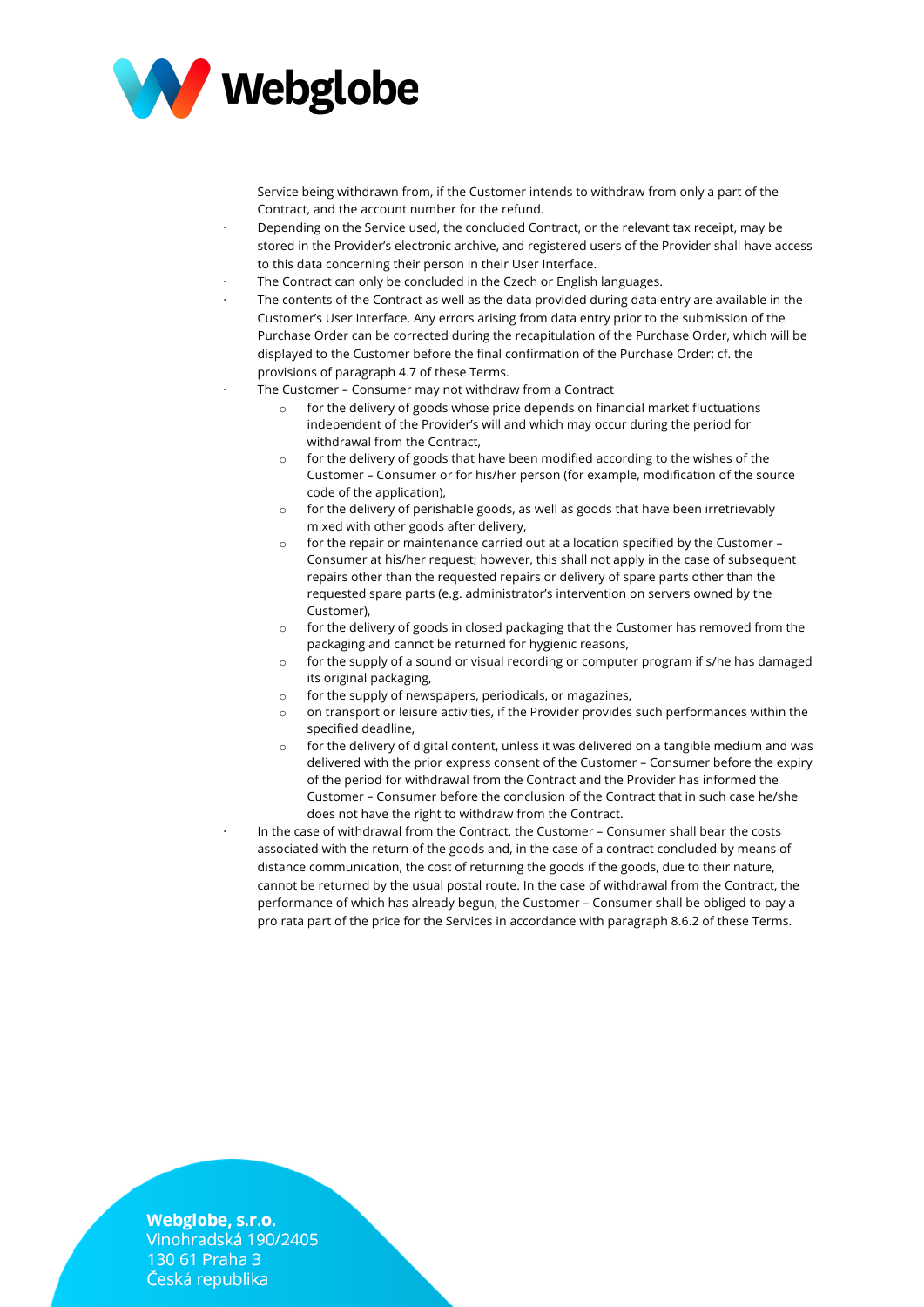

- The shortest period of time for which Services may be ordered is the period specified in the relevant Product Terms relating to the Service, otherwise the period of time the selection of which is enabled in the Purchase Order filling process.
- The Customer Consumer shall also have the right to withdraw from the Contract for the following reasons:
	- o pursuant to paragraph 10.1.3 of these Terms;
	- o pursuant to paragraph 8.6 of these Terms.

The Contract shall be concluded for the term set out in paragraphs 8.1 and 8.2 of these Terms. The rights following from a defective performance for the Customer – Consumer shall be as follows:

- 10.1.2. The Provider shall be liable to the Customer Consumer for defects in the delivered Services, consisting in particular in the fact that the Service was not delivered in the ordered content or scope.
- 10.1.3. The Customer Consumer shall be entitled to exercise the right following from a defect of the Services without undue delay with the Provider pursuant to paragraph 10.1.7 of these Terms and shall have the right to demand:
	- 10.1.3.1. If the defect can be removed, s/he can demand either removal of the defect or a reasonable discount on the price. If the defect cannot be removed and if the item cannot be used properly because of it, the Customer – Consumer may either withdraw from the Contract and/or demand a reasonable discount on the price.
	- 10.1.3.2. If the defective performance constitutes a material breach of the Contract, the Customer – Consumer shall have the right:
		- to eliminate the defect by supplying a new defect-free item or by supplying the missing item (this shall not apply if the defective item or subject of the work, due to its nature, cannot be returned or handed over to the Provider),
		- to remove the defect by repairing the item,
		- to a reasonable discount on the price, or
		- to withdraw from the Contract.
	- 10.1.3.3. The Customer Consumer shall inform the Provider of which right he/she has chosen when notifying the defect without undue delay after the notification of the defect. The Customer – Consumer cannot change the choice made without the Provider's consent; this shall not apply if s/he has requested the repair of a defect that proves to be irreparable. If the Provider fails to remove the defects within a reasonable period of time or if the Customer – Consumer notifies the Provider that it will not remove the defects, the Customer – Consumer may demand a reasonable discount on the price instead of removing the defect or may withdraw from the Contract. If the Customer – Consumer fails to choose his/her right in time, he/she shall have the rights under paragraph 10.1.4 of these Terms.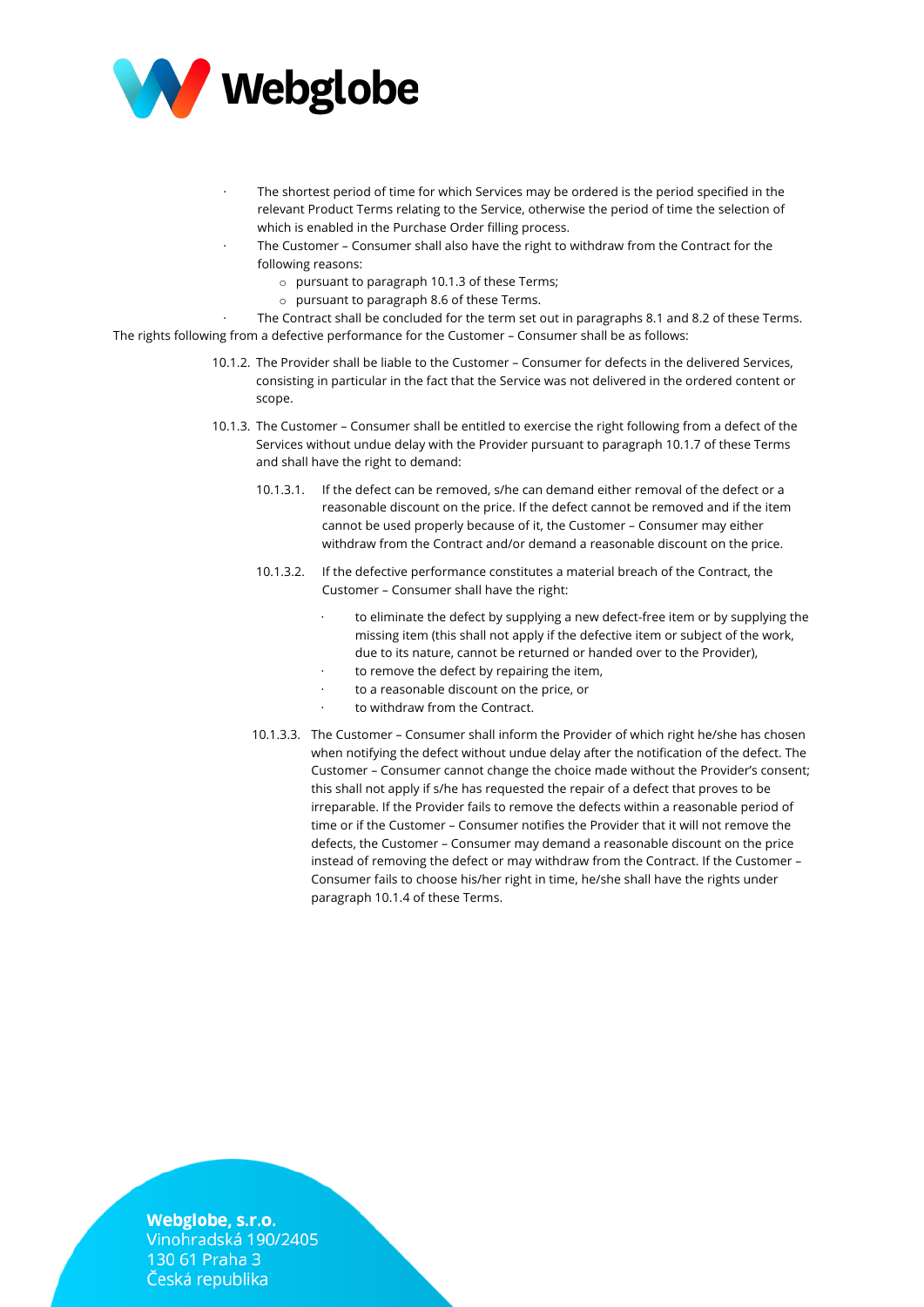

- 10.1.3.4. If the defective performance constitutes an immaterial breach of the Contract, the Customer – Consumer shall have the right to have the defect removed or to a reasonable price reduction.
- 10.1.4.If the Customer Consumer does not exercise the right to a price reduction or does not withdraw from the Contract, the Provider may supply the missing items or remedy a legal defect. Other defects may be remedied by the Provider, at its option, by repairing the item or supplying a new item (this shall not apply if the defective item or the subject of the work cannot be returned or handed over to the Provider due to its nature); the choice must not cause unreasonable costs to the Customer – Consumer.
- 10.1.5.If the Provider fails to remove the defect of an item in time or refuses to remove the defect of an item, the Customer – Consumer may demand a price reduction or may withdraw from the Contract. The Customer – Consumer cannot change the choice made without the Provider's consent.
- 10.1.6.The Customer Consumer shall not be entitled to the right from defective performance if the defect was caused by the Customer.
- 10.1.7.Procedure for notifying defects claim
	- 10.1.7.1.Method of raising a claim
	- The rights arising from a defect shall be exercised with the Provider in writing at the Provider's contact points listed in paragraph 20.6 of these Terms, in particular by describing the defect or how the defect manifests itself. If the Customer – Consumer exercises the right from the defective performance, the Provider shall confirm in writing when the right was exercised, as well as the performance of the repair and the duration of the repair.
	- · When filing a claim, the Provider must be informed of the objections, in the manner specified in the preceding paragraph and without undue delay after discovering the defective performance by the Provider, and these must be described in detail. A written objection must include at least:
		- o the name and surname and other identification data of the Customer Consumer
		- o the description of the defect or how the defect manifests itself
		- o the proposed method of resolving the claim, including the specification of the asserted claim under defect liability
	- · Written documents sent by the Customer Consumer to the Provider's address which do not contain the above-mentioned data necessary for the proper assertion of the claim shall not qualify as a claim.

10.1.7.2. Method and time limits for handling claims

10.1.7.2.1. The Provider shall be obliged to address the claim (i.e. including possible removal of the defect) of the Customer – Consumer, without undue delay, within a period appropriate to the complexity and nature of the claimed defect,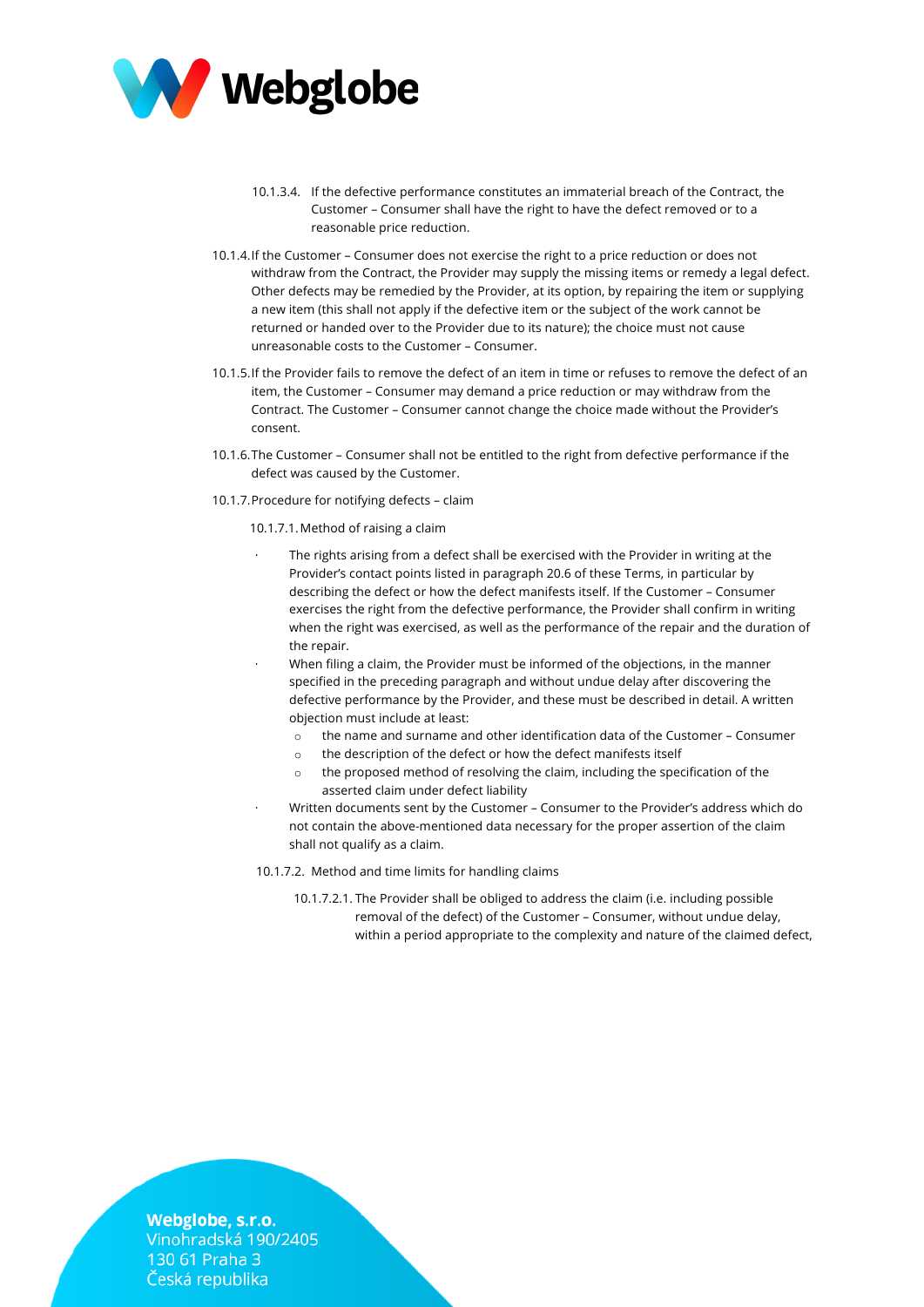

no later than within 30 days from the date of filing the claim, unless the Provider and the Customer – Consumer have agreed on a longer period.

10.1.7.2.2. After examining the submitted documents, the Provider may address the claim in the following manner:

- it accepts the claim as justified and remedies it
- it does not accept the claim as justified.
- 10.1.7.2.3. The Provider shall inform the Customer Consumer about the method of handling the claim by sending a message to the Customer's Electronic Address.
- 10.2. Advice on the right to withdraw from the contract in accordance with Section 1829 of the Civil Code
	- 10.2.1.Consequences of withdrawal from the Contract
		- 10.2.1.1.If the Customer Consumer withdraws from the Contract, the Provider shall return to the Customer – Consumer, without undue delay, no later than within 14 days from the date of delivery of the notice of withdrawal from the Contract to him/her, all payments received from the Customer – Consumer, including delivery costs (except for additional costs incurred as a result of the delivery method chosen by the Customer – Consumer, which is different from the cheapest standard delivery method offered by the Provider). When refunding payments, the Provider shall use the same means of payment used by the Customer – Consumer during the initial transaction, unless the Customer – Consumer expressly stated otherwise.
		- 10.2.1.2.Since the Provider provides the Services, no costs associated with the return of goods are incurred. The costs of the withdrawal (i.e., in particular postage, etc.) shall be borne by the Customer.
		- 10.2.1.3.In the case of withdrawal from the Contract within the statutory 14-day period, if the Provider has commenced the provision of the Services on the express instruction of the Customer, the Customer shall not be entitled to a refund of the fee paid to the Registration Authority (including the related administrative expenses).
		- 10.2.1.4. If the Customer Consumer withdraws from the Contract and the Provider has started the performance based on the express request of the Customer – Consumer before the expiry of the period for withdrawal from the Contract, the Customer – Consumer shall pay the Provider a proportionate part of the agreed price for the performance provided up to the moment of withdrawal from the Contract. If the agreed price is unreasonably high, the Customer – Consumer shall pay the Provider a proportionate part of the price corresponding to the market value of the performance provided.
- 10.3. Declaration of the Customer Consumer
	- 10.3.1. The Customer Consumer expressly requests that the Provider commence the provision of the Service under the concluded Contract with the Provider before the expiry of the 14-day period for withdrawal from the Contract, and further agrees and acknowledges that if the digital content is delivered to the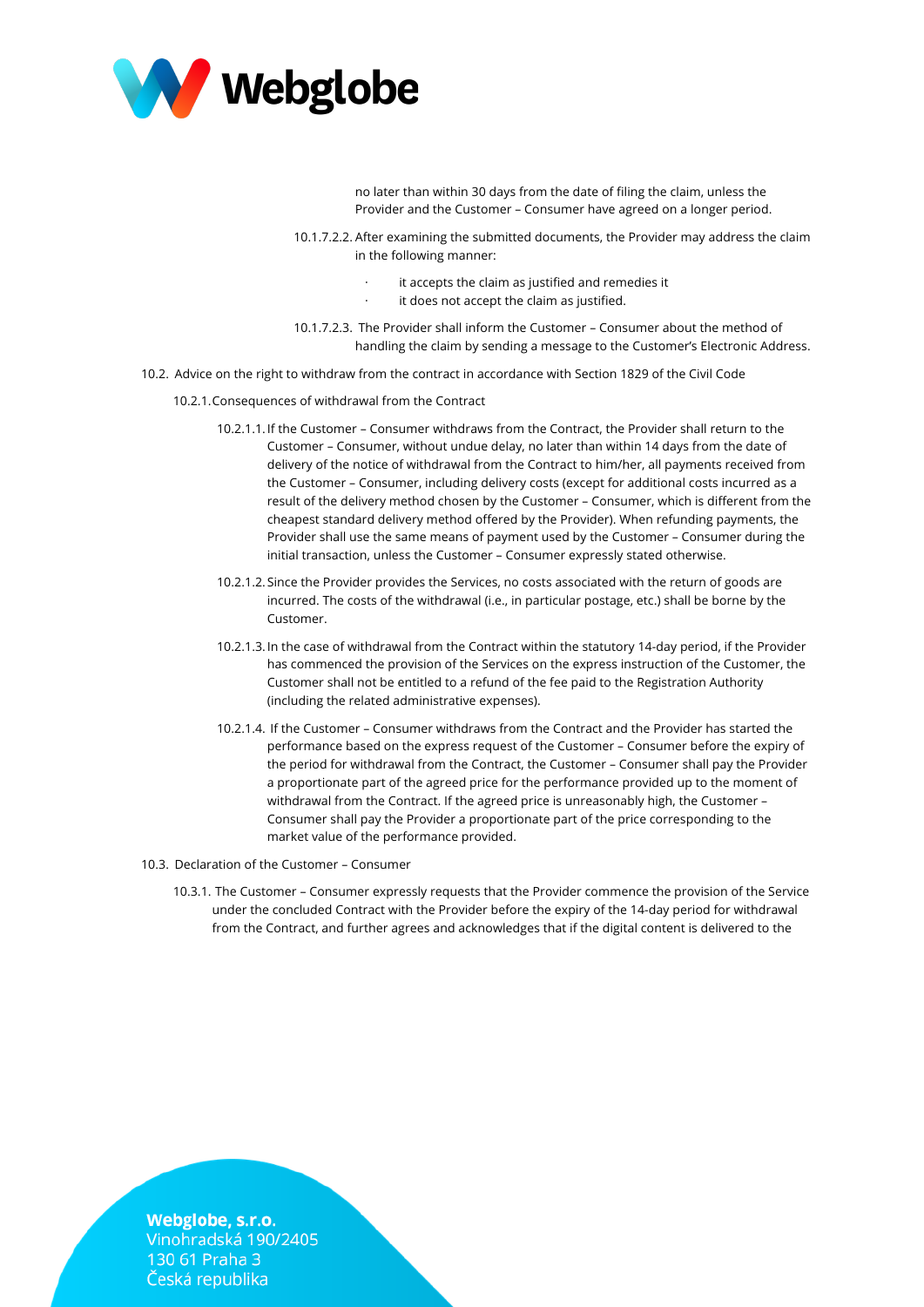

Customer under the Contract not on a tangible medium before the expiry of the period for withdrawal from the Contract, the Customer shall not be entitled to withdraw from the Contract.

10.3.2.In the case of a conflict between paragraph 10 and other provisions of these Terms, the provisions of those terms and conditions and statutory provisions which are more favourable to and serve in favour of the Customer – Consumer shall apply.

## **11. DISCLAIMER OF LIABILITY AND WARRANTIES**

- 11.1. The Customer acknowledges and agrees that it uses the Provider's system at its own risk. Although the Provider makes every effort to ensure that the information on the Provider's Website is current, valid and complete, the Provider disclaims all warranties, conditions or assurances of any kind to the fullest extent permitted by law and does not warrant the accuracy or completeness of the Provider's Website or any information or content, nor that it is free from defects or viruses.
- 11.2. The Customer acknowledges that the Provider is not liable for the level of quality of the Services provided affected by the nature of the technologies used.
- 11.3. The Provider shall not be liable for any problems caused by a failure or unavailability of the Provider's DNS system not caused by the Provider.
- 11.4. The Provider shall also not be liable for system failures or outages that occur independently of the Provider's will and prevent the Provider from fulfilling its obligation to the Customer, including outages caused by interruptions or faulty provision of third-party cloud services.
- 11.5. The Provider shall not be liable for accuracy, completeness and up-to-dateness of the content of the Provider's Website or for any direct or indirect damage arising in connection with the connection and use of the Provider's Website or the Provider's system, as well as for any damage arising due to its partial or complete non-functionality. Due to the nature of the Internet, the Provider does not guarantee the availability and errorfree functioning of the Provider's Website or the Provider's system due to the inability to connect to the Provider's Website or system or the inability to use the content of the Provider's Website or the Provider's system.
- 11.6. The Provider is not responsible or liable for the obligations of persons whose offers are listed, in the form of commercials, advertisements or otherwise, on the Provider's Website, nor is the Provider a party to any legal relations entered into with third parties by the Customer. The Provider is also not liable for the truthfulness, content and form of third-party advertising published on the Provider's Website.
- 11.7. The Provider shall neither be liable for the content of third-party websites that are available through the Provider's Website, nor for the obligations of persons who offer, provide or mediate services on third-party websites. The same applies to third-party websites from which it is possible to connect to the Provider's Website.

## **12. EXCLUSION FROM OPERATION**

12.1. The Customer agrees that, when using the Services, s/he and any other persons whom s/he allows to use the Services, will refrain from any act that is contrary to the legal regulations, in particular, but not exclusively: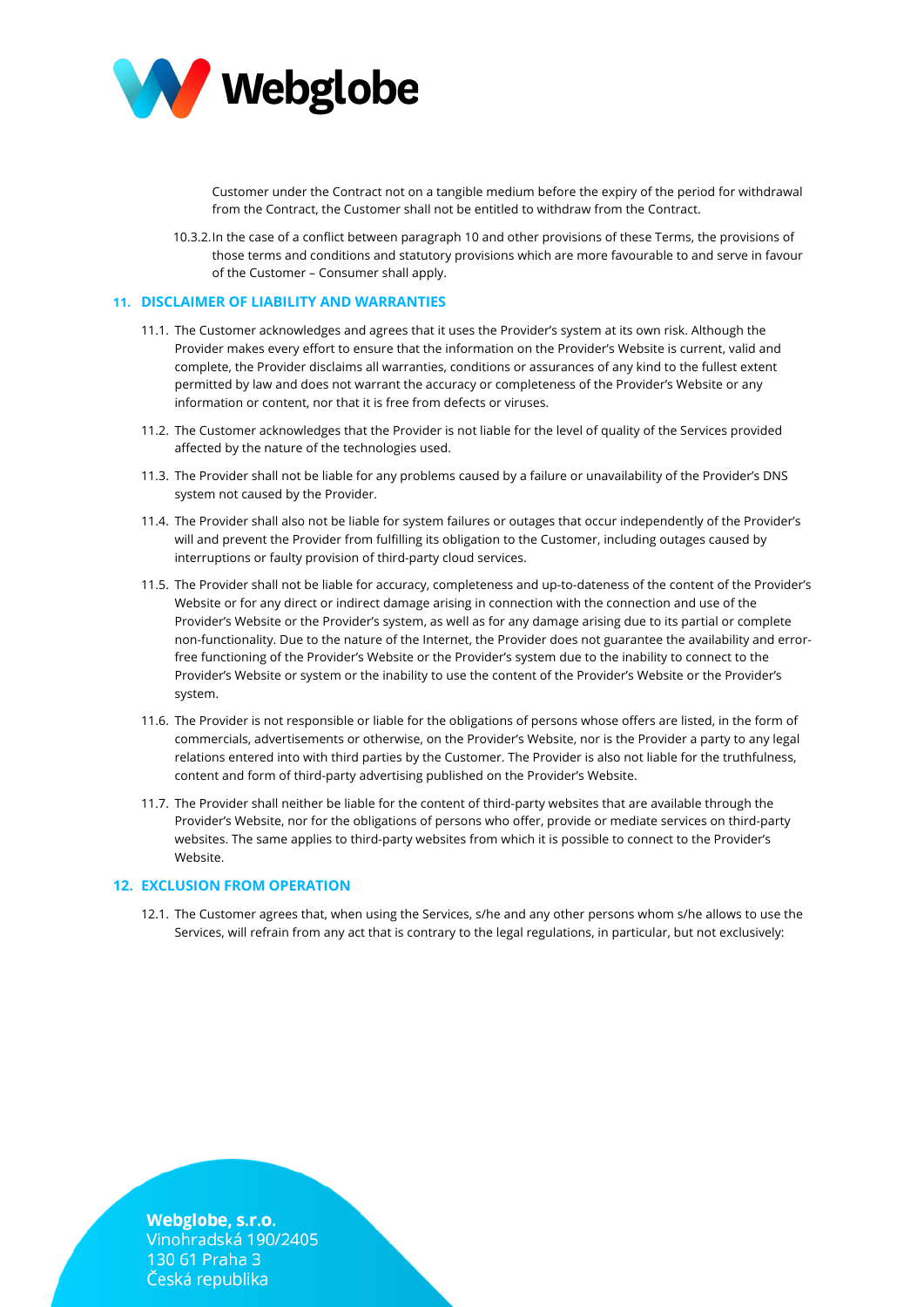

- 12.1.1.Offering or distributing content, as well as operating activities and services that are contrary to the laws of the Czech Republic, European law and applicable international conventions by which the Czech Republic is bound, as well as any other applicable laws.
- 12.1.2.Promoting the suppression of fundamental rights and civil liberties guaranteed by the Constitution for groups, individuals, or nations.
- 12.1.3.Offering or distributing pornographic material in violation of the legal regulations.
- 12.1.4.Operation of warez, gamez, crack servers or content with a similar focus.
- 12.1.5.Operation of download servers, chat servers, servers offering illegally obtained software for the purpose of sale, and provision of such illegal software to third parties.
- 12.1.6.Operation of applications aimed at sending spam messages.
- 12.1.7.Infringement of copyright and other rights of third parties, including other intellectual property rights.
- 12.1.8.Use and distribution of tools that would compromise the security of the Internet.
- 12.1.9.Loading the Provider's servers with overly burdensome scripts or applications, or otherwise impede server functions, or running scripts or applications that could harm the Provider or any third party in any way.
- 12.1.10. Using funds other than those allocated or agreed by the Provider.
- 12.2. The Provider shall not be obliged to provide services to Customers who act by offering content, sharing content or downloading content:
	- 12.2.1.which is contrary to the laws of the Czech Republic and/or applicable international conventions by which the country concerned is bound, as well as any other applicable laws;
	- 12.2.2.infringing intellectual property rights;
	- 12.2.3.illegally obtaining or distributing software (and other computer programs) for the purpose of distributing (for consideration or without consideration) such illegally obtained or distributed software to third parties (e.g., warez, crack and similar focus);
	- 12.2.4.that can be described as spam, which is used to send spam, refers to spam, and the provision of services to Customers who are associated with and published in connection with the term 'spam' is also excluded from operation;
	- 12.2.5.that contains illegal applications and scripts, or that overloads database systems or causes servers to malfunction;
	- 12.2.6.that overloads the infrastructure and connection lines or hardware of the Provider or other persons, as the case may be;
	- 12.2.7.that threatens the privacy or security of other Internet users' computer systems or threatens the privacy or security of any other Internet users (e.g., through viruses, password generators, etc.);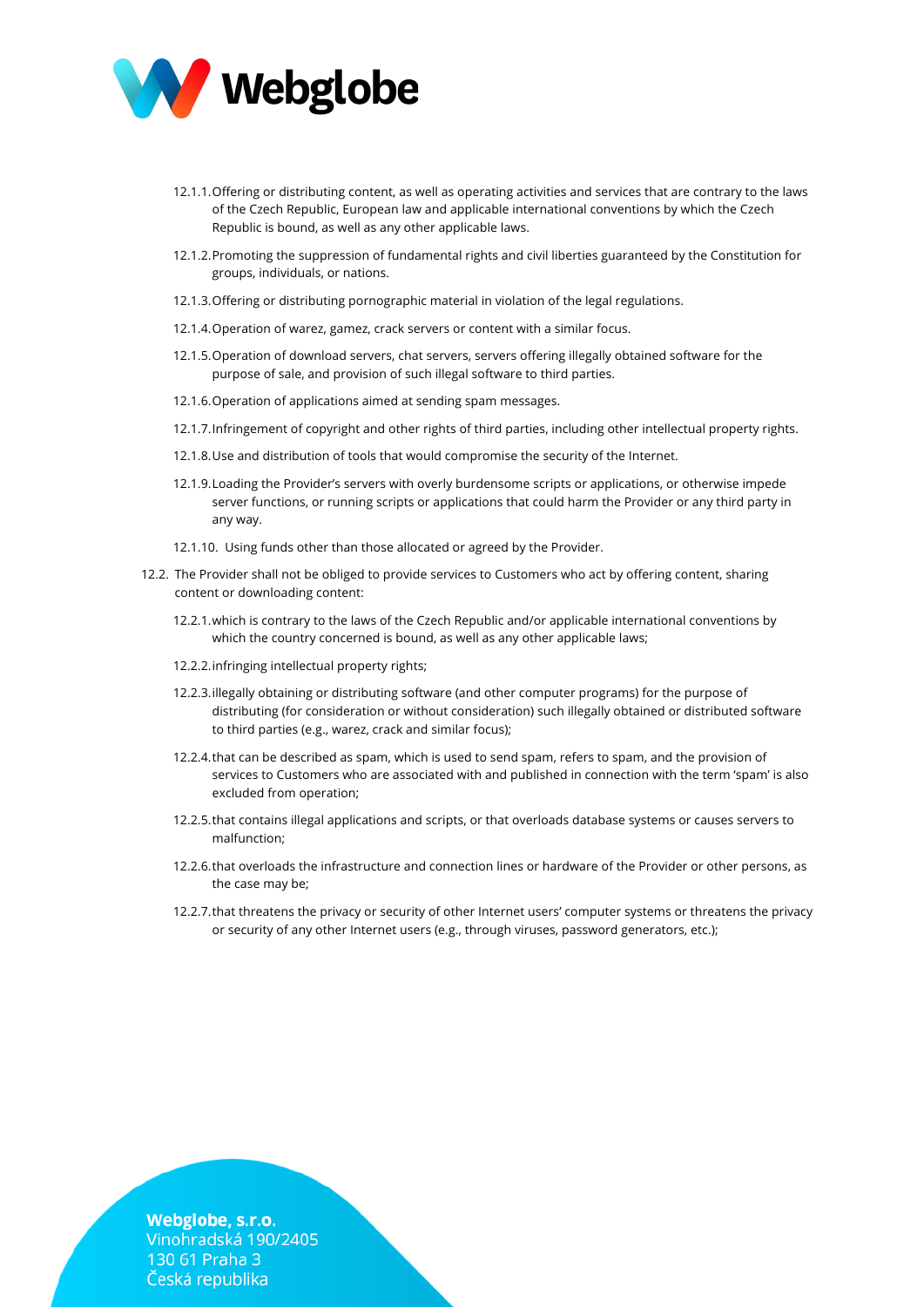

- 12.2.8.that can be described as music, sound, image, film and other similar files to which the Customer does not have permission or copyright or other rights to their dissemination and distribution;
- 12.2.9.that contains any information damaging the reputation of the Provider and/or its staff;
- 12.2.10. that is the property of the Provider and is distributed by the Customer without the Provider's written permission;
- 12.2.11. that is part of the Service provided to the Customer, and the Customer does not have written permission from the Provider to provide the Service or any part thereof to third parties;
- 12.2.12. that may give the impression that the Customer is acting for the Provider, although s/he is not its authorized representative or collaborator;
- 12.2.13. that directly or indirectly infringes any rights of third parties;
- 12.2.14. that is contrary to good manners;

as well as anything that may, even partially, fall into the above categories, where the decision on violation of this paragraph by the Customer is at the sole discretion of the Provider.

- 12.3. The Customer agrees to indemnify and hold harmless the Provider and its customers and third parties from and against any and all harm, damage and expenses which may arise as a result of its conduct in providing the Services under this Contract which is at variance with the Contract or legal regulations. This clause also applies to, but is not limited to, the cases listed in paragraphs 12.1 and 12.2, especially the placement of inappropriate or prohibited scripts that overload and slow down the Provider's servers, hosting sites with unauthorized content, overloading the connection (e.g. illegal downloading of music and movies, etc.), spam and other activities that are contrary to the Contract, generally recognized rules, general legal regulations and generally accepted ways of using the Service ordered by the Customer and these Terms related to the relevant Service. The Customer acknowledges and agrees that in order to protect the operation of the Services provided, the Provider may, as part of its operating policy, adjust the settings of the Services provided to prevent any misuse of the Services to the maximum extent possible.
- 12.4. If the Provider discovers any violation of the prohibitions by the Customer or any other defective conduct of the Customer, the Provider shall have the right to immediately and without compensation terminate the provision of the Service to the Customer, withdraw from the Contract and the Provider shall also have the right to demand compensation in an amount corresponding to the extent of the harm, damage and costs incurred. The price paid by the Customer, even for the period not used by the Customer after cancellation of the provided Service, shall not be refunded to the Customer and its amount shall constitute a one-off contractual penalty for the breach of the Customer's obligations, against which the claim for refund of the price paid shall be set off. The agreement on the contractual penalty shall in no way prejudice the right to full compensation for damage, costs, and harm, nor shall it extinguish the obligation imposed.
- 12.5. The Customer acknowledges and agrees that the Provider uses software that automatically repairs and possibly removes vulnerabilities, malware and viruses in the files in the Customer's web space. The Customer acknowledges and agrees that the Provider is not liable for any direct or indirect damage caused by this software, such as interruption of the provision of the Service, website slowdown or data loss.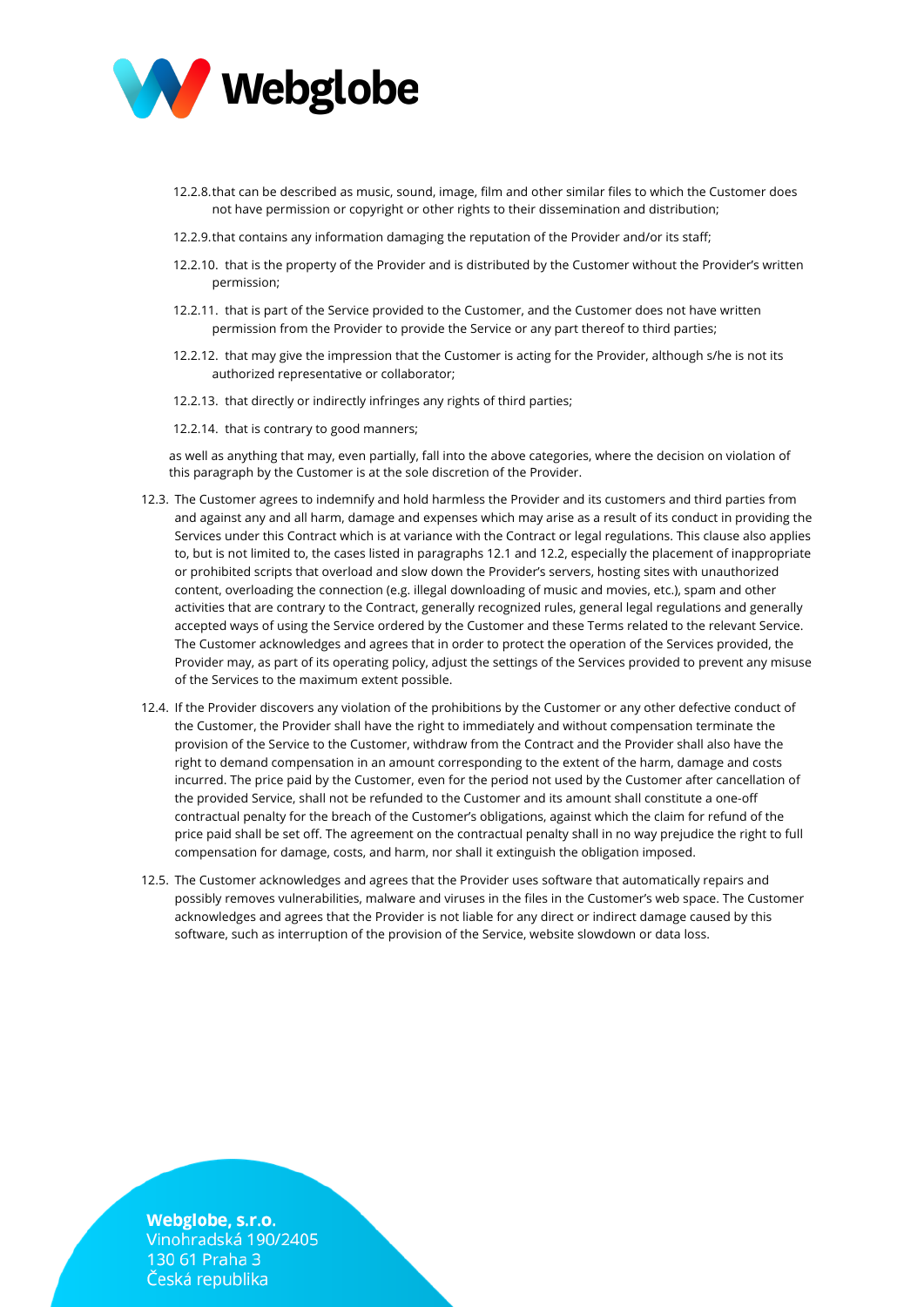

- 12.6. The Customer further acknowledges that in the event of discovery of defective content according to the preceding paragraph of the Terms, the Provider shall have the right to block the provision of certain Services to the Customer until the Customer provides for remedy; this shall in no way affect the Customer's obligation to pay the agreed price for the Services in accordance with the Contract. If the incidents are repeated, the Provider may permanently block the Services in question; in such case, the Provider shall have the right to withdraw from the Contract and any other contracts between the Provider and the Customer relating to the provision of the Services.
- 12.7. The Provider shall not be obliged to actively control or supervise the use of the Services by the Customer, nor to notify the Customer of any breach of obligations under this Contract or legal regulations. The Provider neither exercises nor is entitled to exercise, directly or indirectly, decisive influence on the Customer's activities.

## **13. LIABILITY FOR DAMAGE AND INDEMNIFICATION**

- 13.1. Unless otherwise specified below, the Provider shall be liable only for damage that it caused or will cause intentionally or through gross negligence or for other reasons specified in Section 2898 of the Civil Code.
- 13.2. Even if the Customer uses any of the Services offered, the Provider shall not be obliged to pay for any damage, including lost profits, which was or will be incurred as a result of:
	- 13.2.1.failure, non-delivery or defective or incomplete delivery of the ordered Service, in particular due to technical or other operational reasons (including Internet outage or delayed delivery of data or damage to data during transmission, exceeding the capacity limit, etc., error in the Provider's system ), or on the basis of the generally binding legal regulations, in the event of a declared state of emergency or for reason of other general interest, and also if an obstacle occurs which is independent of the Provider's will and prevents the Provider from fulfilling its obligation to provide the Services under the originally agreed conditions and to the originally agreed extent;
	- 13.2.2.temporary interruption of the provision of the Services by the Provider due to a malfunction, repair or maintenance of the Provider's website and system;
	- 13.2.3.fault on the part of the Customer;
	- 13.2.4.loss, theft or misuse of the Customer's access data and passwords;
	- 13.2.5.substantive incorrect, false, incomplete, or outdated data and information
- 13.3. By delivering the Purchase Order to the Provider or by concluding the Contract, the Customer expressly waives the right to compensation for any damage other than for which the Provider is liable under Articles 13.1 and 13.2.
- 13.4. In other cases in which the Provider's liability for damage to the Customer arises, and such liability is not excluded by these Terms, the Contract or the legal regulations, the Provider shall be obliged to pay only for the damage demonstrably incurred, while the total amount of the indemnification resulting from a single harmful event or a series of interconnected harmful events that could arise in a causal link with the provision of the Services is limited to the price of the Services provided under the Contract and paid for the Subscription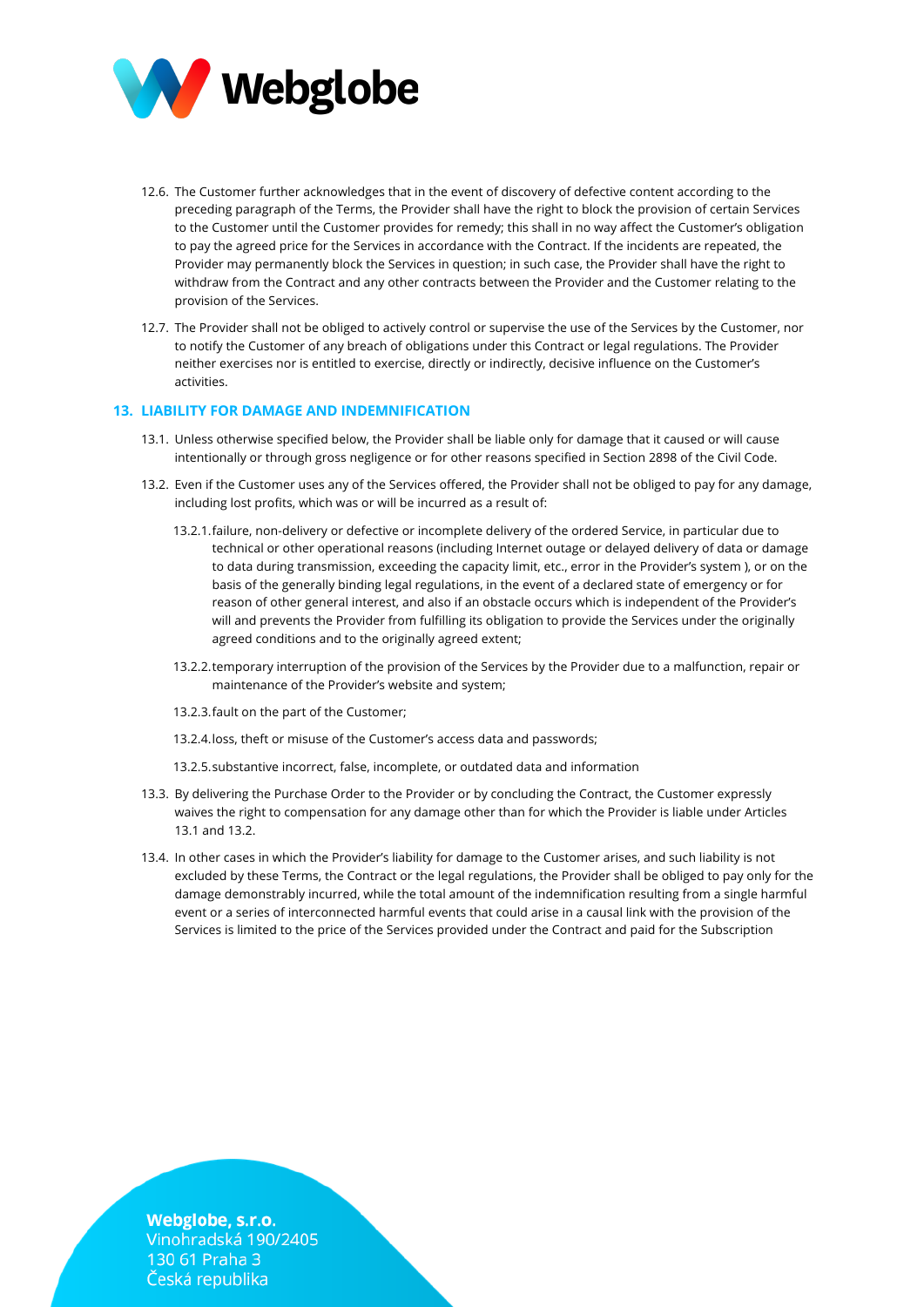

Period in which the damage occurred. The Customer hereby expressly waives the right to compensation for any damage that exceeds the said scope. By entering into the Contract, the Parties confirm that, taking into account all the circumstances, they do not foresee higher damage, i.e., the aggregate foreseeable damage that the Customer may incur shall no exceed six times the monthly payment for the Services directly affected by the damage.

- 13.5. The exercise of the right to indemnification by the Customer excludes the application of a contractual penalty in the same matter.
- 13.6. The Customer agrees to inform the Provider in writing without undue delay about the danger of damage and its possible amount. In the event of breach of this obligation, the Customer's right to indemnification shall expire.
- 13.7. If the Customer breaches obligations following from the law, these Terms, the Contract or other Contractual Documents and the Parties have agreed on a contractual penalty for this case, this shall in no way affect the Provider's right to indemnification in full.

# **14. SPECIAL ARRANGEMENT ON DISSEMINATION OF ILLEGAL ADVERTISING AND ADVERTISING THAT CONSTITUTES AN UNFAIR COMMERCIAL PRACTICE**

- 14.1. The Provider shall use its best efforts to prevent the dissemination of advertising that is illegal or may constitute an unfair commercial practice, in particular in relation to consumers, including particularly vulnerable consumers (because of their age, mental or physical frailty or gullibility).
- 14.2. The Provider, as the disseminator of advertising pursuant to Act No. 40/1995 Sb., on regulation of advertising, as amended, reserves the right not to accept the Customer or to immediately terminate the provision of the Services to the Customer (and/or withdraw from the Contract) if it ascertains that the Customer offers or disseminates content within the Services provided that contravenes or may contravene the legal regulations, including the aforementioned Act.
- 14.3. The Customer acknowledges that according to Act No. 40/1995 Sb., on regulation of advertising, the Provider shall be obliged to provide cooperation to the supervisory authorities and to disclose the identity of the Customer upon request.
- 14.4. In connection with the provisions of Act No. 40/1995 Sb., on regulation of advertising, the Operator declares that it is not the author of the advertisement under this Act.
- 14.5. According to the preceding paragraphs, the Provider shall proceed accordingly also if the advertisement is placed directly on the Provider's Website.

# **15. PROTECTION OF INFORMATION**

15.1. The Provider and the Customer have agreed that all information that they have disclosed or will disclose to each other while concluding the Contract and information that otherwise arises from the performance thereof will remain confidential according to their free will.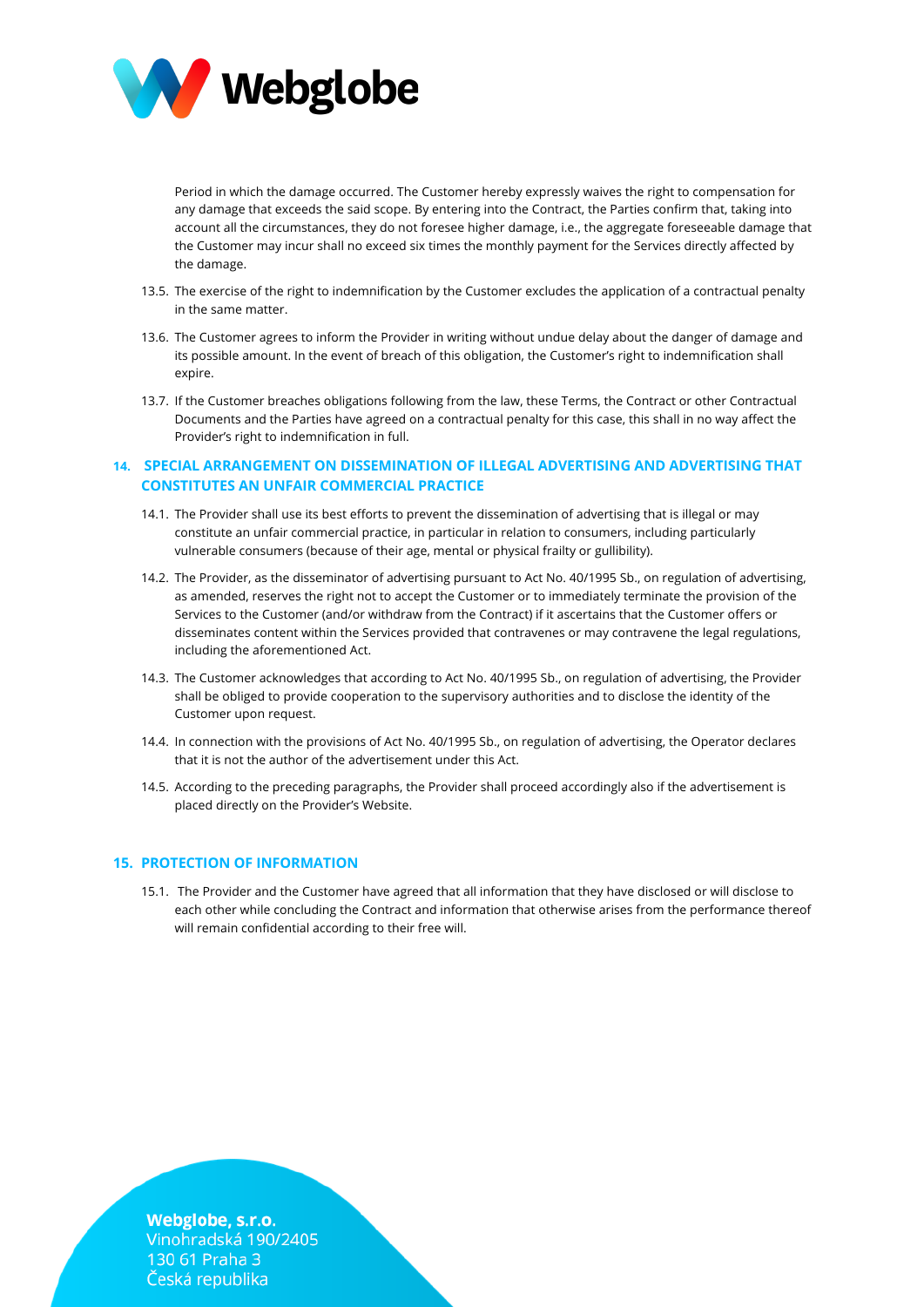

- 15.2. The Provider agrees to maintain confidentiality of all confidential information and facts of which it has learned or becomes aware in connection with the provision of the Services to the Customer and the disclosure of which to third parties could cause damage to the Customer.
- 15.3. The protection of information shall not apply where the Provider has a disclosure duty stipulated by law, or where the information is requested by governmental authorities or public administration bodies authorized to do so by law, or where the information is publicly available.
- 15.4. In case of breach of the confidentiality obligations under these Terms by either of the Parties, the Parties agree on a contractual penalty of CZK 10,000.00 for each individual case of breach of the relevant obligation.
- 15.5. The contractual penalty pursuant to the preceding paragraph 15.4 of these Terms shall in no way affect the right to indemnification in full.

## **16. PERSONAL DATA PROTECTION**

- 16.1. The Customer acknowledges that he/she is obliged to provide his/her personal data correctly and truthfully when registering and ordering and that he/she is obliged to inform the Provider without undue delay of any change in his/her personal data.
- 16.2. The Provider, as the personal data controller within the meaning of the GDPR, agrees to process personal data under the Contract in accordance with the rules set out in the GDPR and other generally binding legal regulations on personal data protection and in accordance with the information provided in the Provider's Privacy and Data Processing Statement.
- 16.3. The Provider agrees to process only personal data of the Customer that are strictly necessary in connection with the subject of the performance of the Contract (including the archiving of the Contract and related accounting documents in accordance with applicable law), the performance of legal obligations or for the protection of the Provider's legitimate interests.
- 16.4. In connection with the processing of personal data, the Provider declares that:
	- it processes personal data in accordance with the requirements of the GDPR
	- it processes personal data only for the purpose and to the extent necessary for the performance of the Contract, legal obligations or the protection of the Provider's legitimate interests
	- it ensured that the persons authorised to process personal data are bound by an obligation of confidentiality or are subject to a legal obligation of confidentiality
	- it took appropriate technical and organisational measures to ensure a level of security corresponding to the requirements of Art. 32 of the GDPR
	- in the event of breach of security of personal data involving a risk to the rights and freedoms of natural persons, it will inform the supervisory authority or the data subjects
	- it will delete all personal data after the termination of the Contract if this can be done according to the legal regulations in force and effective at the time of termination of the Contract and if the reason for the protection of the Provider's legitimate interests no longer exists.
- 16.5. The Customer acknowledges that the Provider may send the Customer commercial communications concerning the Provider's products or services similar to those that the Customer has ordered or purchased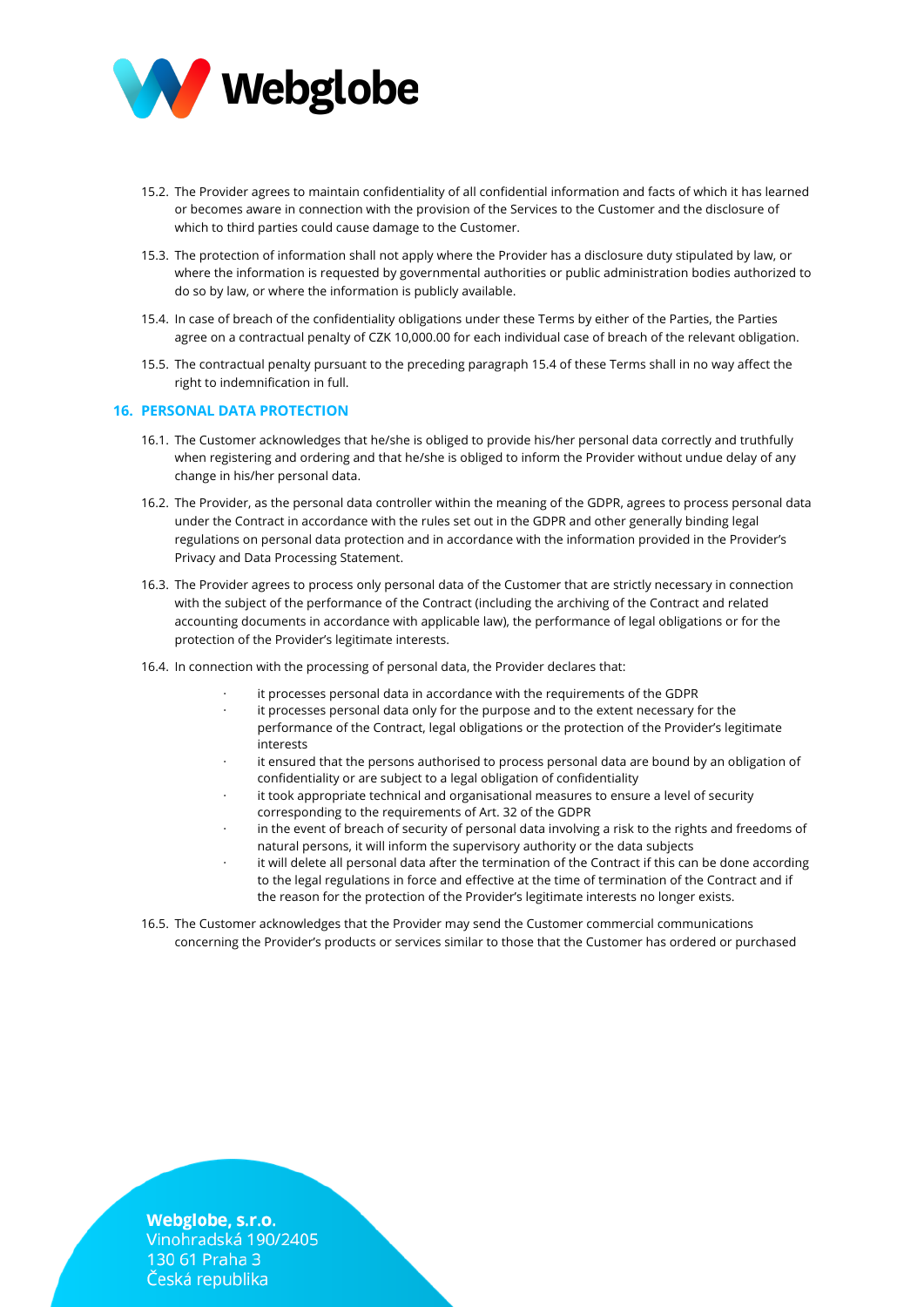

from the Provider at least once. For this purpose, the Customer's consent to the handling of personal data is not required according to the applicable legislation. If the Customer does not wish the Provider to continue to send him/her commercial communications, he/she may raise protest or objection to the sending of commercial communications by the Provider.

16.6. Additional information regarding the protection of personal data is provided in the Provider's Privacy and Data Processing Statement. The Customer confirms that he/she has become acquainted with this document and has been informed that its current version is available on the Provider's Website.

## **17. Protection of Intellectual Property**

- 17.1. The Provider's Website is protected by copyright. All content subject to intellectual property belongs either to the Provider or to a third party that has given the Provider consent to publish it. The content of the Provider's Website may be used only for personal use and non-commercial purposes. Unless sharing or other processing of the published material is enabled directly on the Provider's Website, it is prohibited to change, modify, transmit, reproduce, upload, download or otherwise use the text, graphic materials or any other content of the Provider's Website in any way without the Provider's prior written consent.
- 17.2. The Customer acknowledges that any breach by the Customer of the above provision may constitute an infringement of intellectual property rights. As a result, the Provider or the injured party may claim the right to full indemnification from the Customer or any other person who directly or indirectly infringes the intellectual property right.

# **18. COOKIES and GOOGLE ANALYTICS**

18.1. The Provider's Website uses cookies. More detailed information regarding cookies is available by clicking on the information bar available from the homepage of the Provider's Website.

# **19. DELIVERY OF DOCUMENTS**

- 19.1. Documents may be delivered to the Customer to the Customer's Electronic Address.
- 19.2. Accounting documents issued and used in the form of electronic invoicing meet all legal requirements.
- 19.3. By submitting the Purchase Order, the Customer agrees to the sending of accounting documents electronically to the Customer's Electronic Address.
- 19.4. The Customer acknowledges that should s/he require the sending of all documents, including correspondence, in paper form, the Provider may require the Customer to pay the costs incurred in connection with this form of communication and in such case the Customer agrees to pay the costs calculated by the Provider.
- 19.5. The Customer acknowledges and agrees that any and all correspondence between the Customer and the Provider shall take place electronically, with the Provider's contact being the email address specified in Art. 20.6; communication via these contacts shall have the same legal weight as correspondence sent in the traditional (paper) form by the holder of a postal license.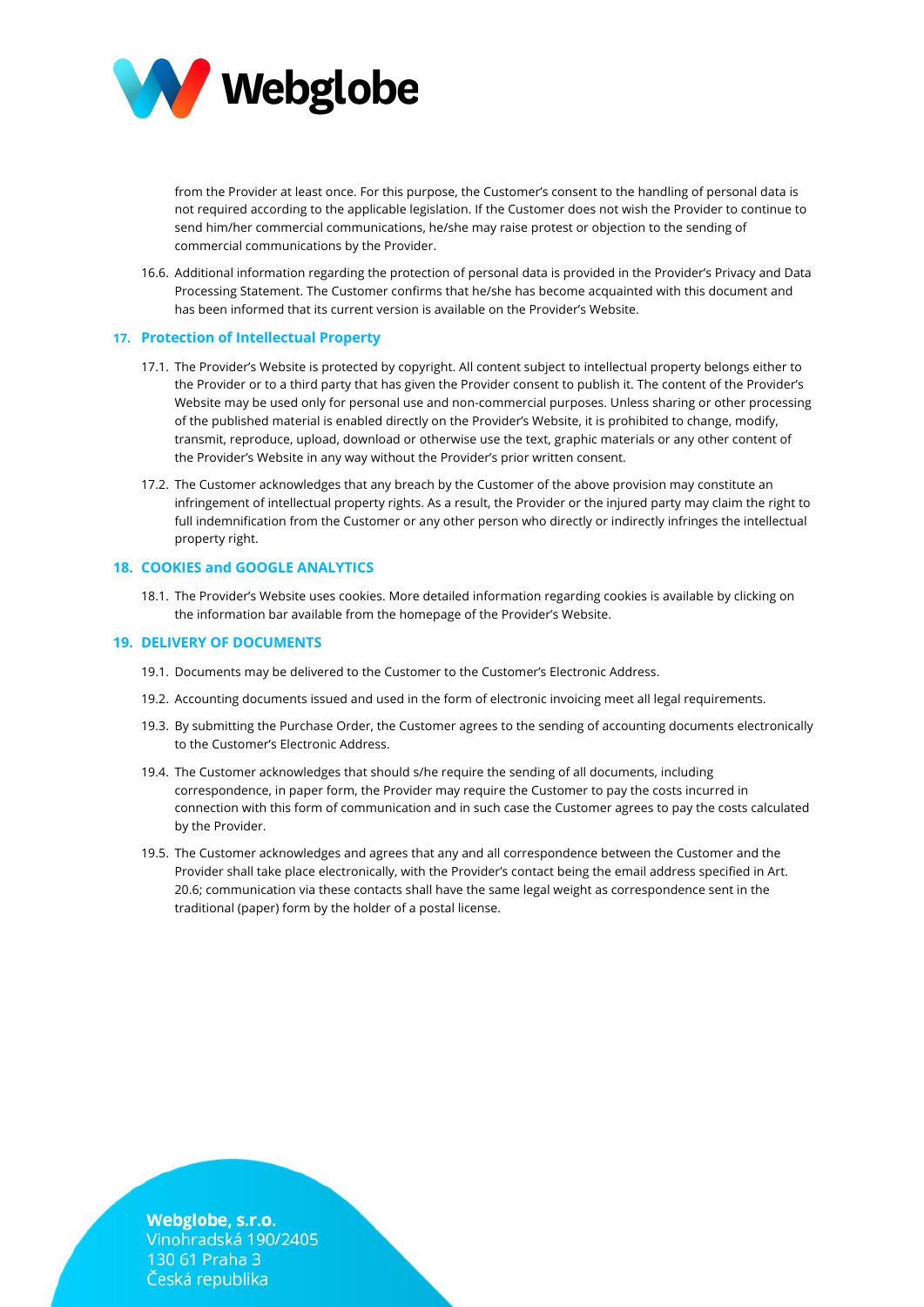

# **20. FINAL PROVISIONS**

- 20.1. The Provider may change any part of these Terms or the Product Terms to the extent appropriate at any time, with effect from the first day of the following calendar month after delivery of a written notice to the Customer of a change to the Terms no later than 15 days before the effective date of the change (written notice includes a notice in electronic form stored in the Customer's User Interface or sent to the Customer's Electronic Address); if the Customer does not agree with the relevant change, the Customer shall be entitled to withdraw from the Contract by delivering a written notice of withdrawal to the Provider no later than on the day preceding the effective date of the change. If the Customer does not exercise his/her right to withdraw pursuant to the preceding sentence, the Terms and/or the Product Terms shall become binding on the Customer after they have been amended in accordance with the preceding sentence, starting from the effective date of the amendment.
- 20.2. If the relationship established by the Contract or these Terms contains an international (foreign) element, then the Parties agree that the relationship shall be governed by Czech law. This shall in no way prejudice to the Customer's rights following from the generally binding legal regulations.
- 20.3. If a Service is flagged as "unlimited", the following rules shall apply to the interpretation of that term:
	- 20.3.1. Unlimited monthly data transfer means the transfer of data between the Customer's domain and the Internet, in an amount not significantly exceeding the normal use of the service by other customers of the Provider, where at the same time such data transfer does not adversely affect the stability of the Provider's services;
	- 20.3.2. Unlimited web hosting disk space on the shared web hosting always has a defined size (according to the usual requirements of the Provider's customers). Upon the Customer's request, the Provider may increase the disk space reserved for a specific domain free of charge. The Provider may refuse to increase the disk space or may increase the space at its discretion to maintain the stability of the Services for all Customers.
	- 20.3.3. Unlimited number of domains the number of domains corresponding to the usual use of the shared web hosting services by the Provider's customers. Upon the Customer's request, the Provider may increase this limit to maintain the stability of the services provided to all customers.
- 20.4. Any disputes arising from the Contract, these Terms, the Price List, or other related contractual documents shall be decided exclusively by the Czech courts and the court having venue jurisdiction for the resolution of any disputes shall be the court of the Provider's registered office.
- 20.5. If any provision of the Business Terms and Conditions is or becomes invalid or ineffective, the invalid provisions shall be replaced by a provision whose meaning is as close as possible to the invalid provision. The invalidity or ineffectiveness of one provision shall not affect the validity and effectiveness of the other provisions.
- 20.6. Contact details of the Provider: mailing address Webglobe, s.r.o., Vinohradská 190/2405, Prague 3 Vinohrady, Postal Code 130 61, e-mail address helpdesk@webglobe.cz, telephone +420.603 111 111.